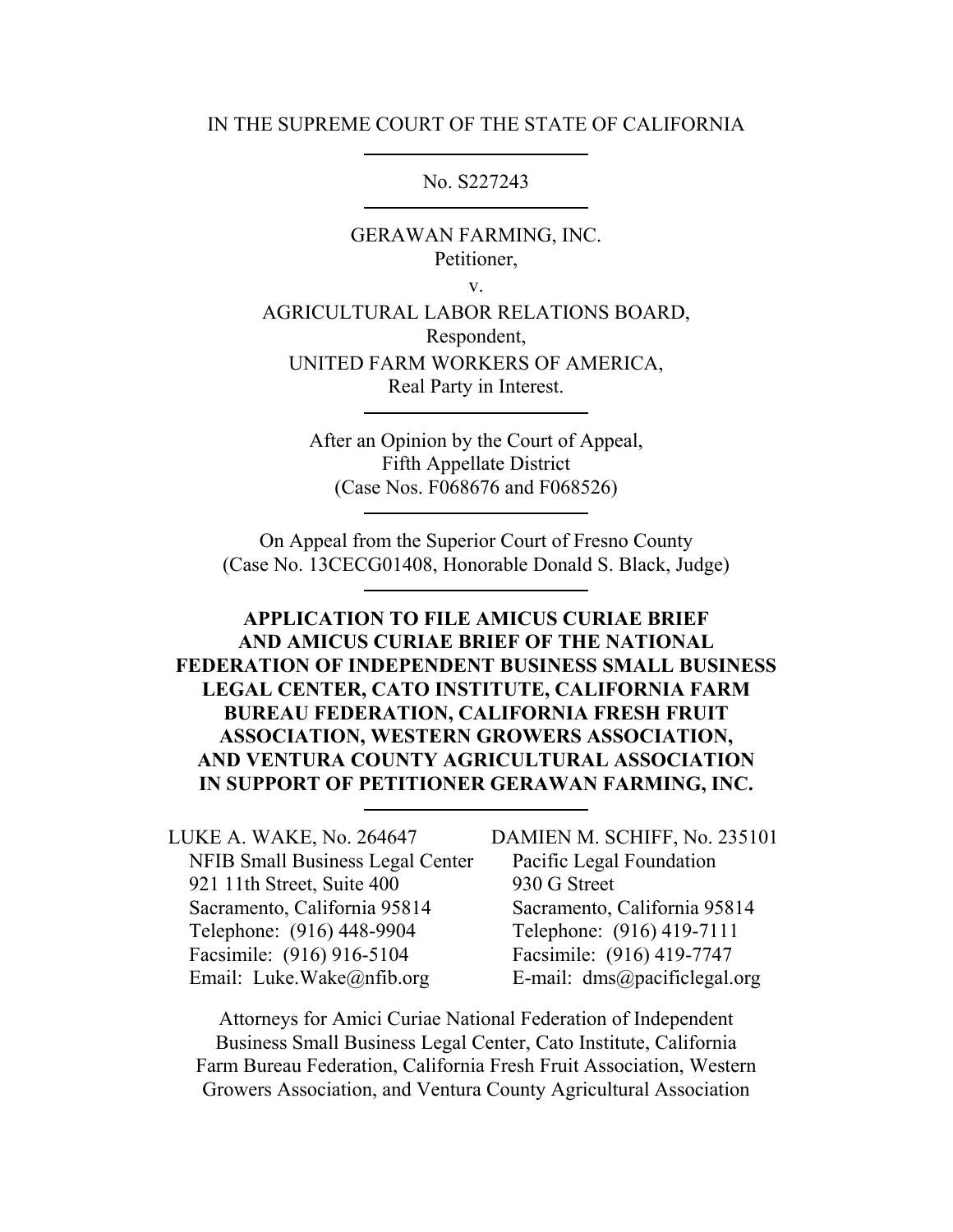## **TABLE OF CONTENTS**

|    |           | Page                                                                                                                                                                                                |
|----|-----------|-----------------------------------------------------------------------------------------------------------------------------------------------------------------------------------------------------|
|    |           |                                                                                                                                                                                                     |
|    |           | APPLICATION TO FILE AMICUS CURIAE BRIEF 1                                                                                                                                                           |
|    |           | IDENTITIES AND INTERESTS OF PROPOSED AMICI CURIAE  2                                                                                                                                                |
|    |           |                                                                                                                                                                                                     |
|    |           | INTRODUCTION AND SUMMARY OF ARGUMENT 5                                                                                                                                                              |
|    |           |                                                                                                                                                                                                     |
| I. |           | THE COMPULSION REGIME VIOLATES                                                                                                                                                                      |
|    |           | A. Government May Not Invidiously or Irrationally                                                                                                                                                   |
|    | <b>B.</b> | The Compulsion Regime Irrationally<br>Targets Individual Agricultural Employers  9                                                                                                                  |
|    | C.        | As a Quasi-Legislative Creation, the Compulsion<br>Regime Is Subject to the Constitutional Prohibitions<br>on Irrational Government Targeting  11                                                   |
|    | D.        | Judicial Review of Irrational, Quasi-Legislative<br>Targeting Is Essential to Fight Back Against Agency<br>Capture and to Smoke Out Biased Decision-Making  13                                      |
|    | Е.        | Judicial Review of Irrational, Quasi-Legislative<br>Targeting Ensures That All Groups in Society<br>Have a Meaningful Opportunity to Participate<br>in the Laws and Regulations That Govern Them 15 |
| П. |           | THE COMPULSION REGIME VIOLATES<br>THE NON-DELEGATION DOCTRINE  17                                                                                                                                   |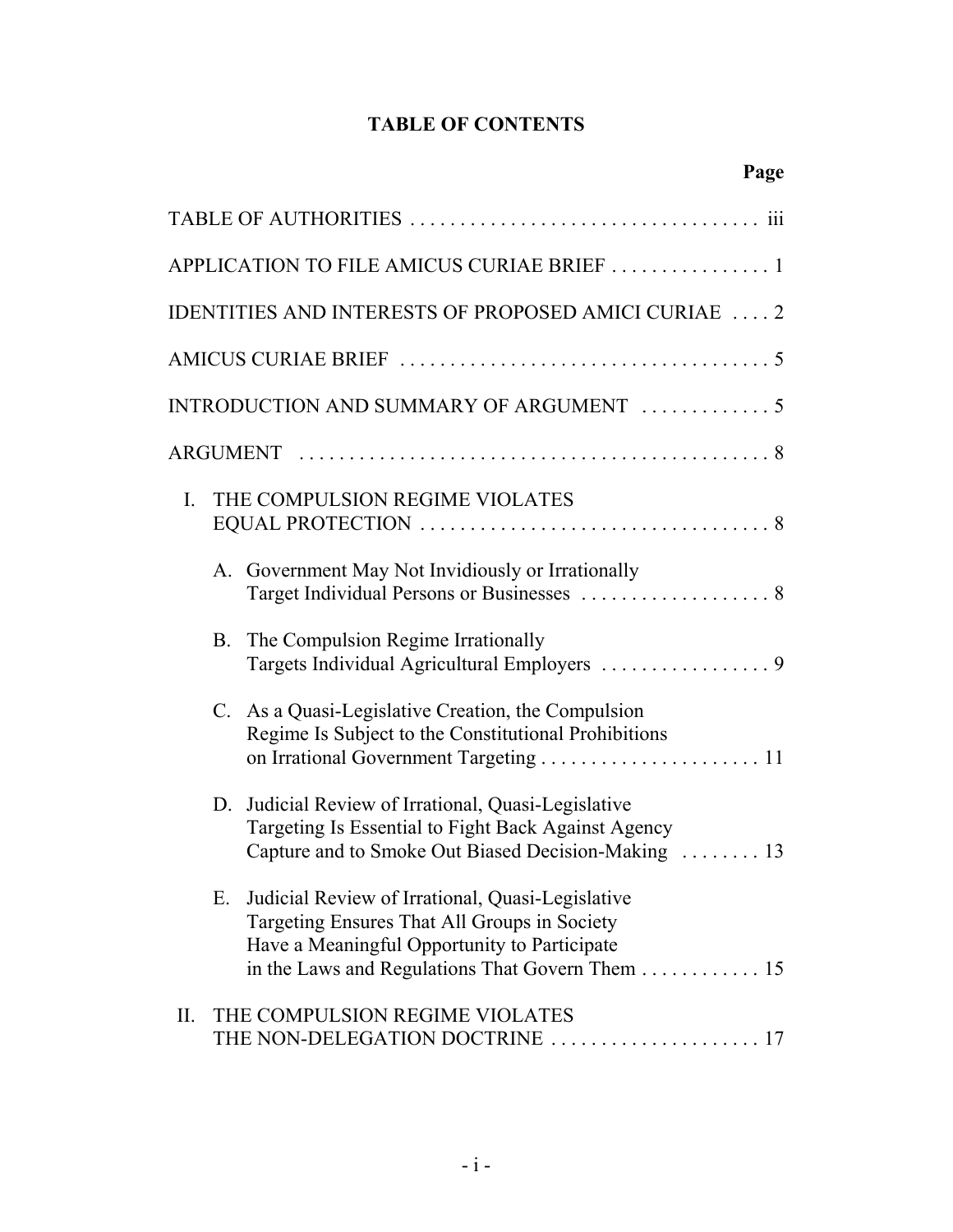|    | A. The Legislature May Not Delegate the<br>Resolution of Fundamental Policy Issues  17                                                                                                                   |
|----|----------------------------------------------------------------------------------------------------------------------------------------------------------------------------------------------------------|
|    | B. Vigorous Enforcement of the Non-Delegation<br>Doctrine Prevents Dangerous Concentrations of<br>Power and Thereby Protects Important Democratic<br>Values of Accountability and Public Deliberation 19 |
|    | C. Vigorous Enforcement of the Non-Delegation<br>Doctrine Thwarts the Anti-Democratic                                                                                                                    |
|    | D. The Compulsion Regime Violates                                                                                                                                                                        |
| 1. | The Legislature Failed to Resolve the Fundamental                                                                                                                                                        |
| 2. | The Compulsion Regime Lacks                                                                                                                                                                              |
| 3. | Invalidating the Compulsion Regime Would<br>Vindicate the Key Democratic Values<br>Undergirding the Non-Delegation Doctrine  26                                                                          |
|    |                                                                                                                                                                                                          |
|    |                                                                                                                                                                                                          |
|    | DECLARATION OF SERVICE BY MAIL                                                                                                                                                                           |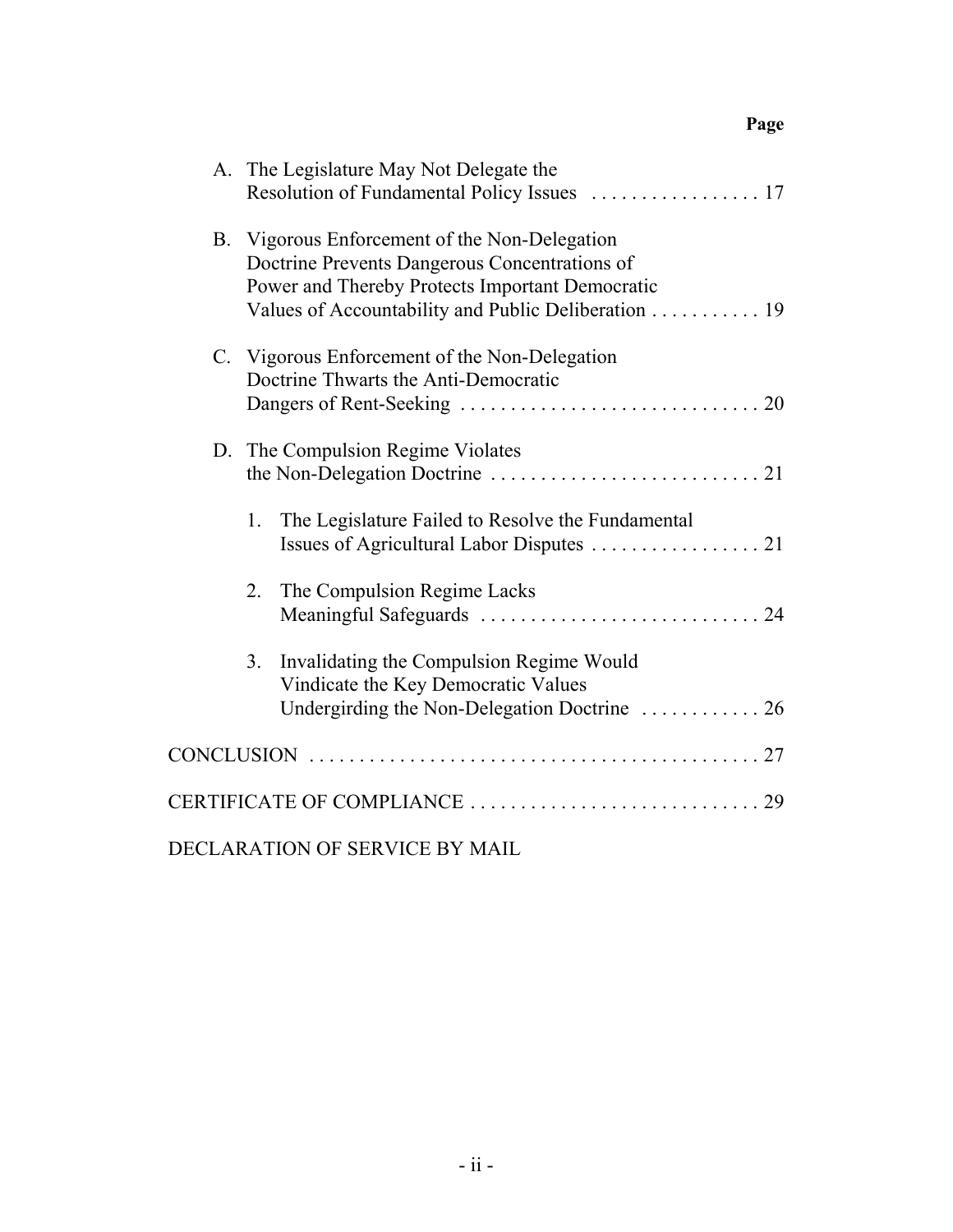## **TABLE OF AUTHORITIES**

# **Page**

### **Cases**

| Arnel Dev. Co. v. City of Costa Mesa, 28 Cal. 3d 511 (1980) 12                                              |
|-------------------------------------------------------------------------------------------------------------|
| Birkenfeld v. City of Berkeley, 17 Cal. 3d 129 (1976)  18, 22                                               |
| Blumenthal v. Bd. of Med. Exam'rs, 57 Cal. 2d 228 (1962)  18                                                |
| Calvert v. County of Yuba, 145 Cal. App. 4th 613 (2006) 12                                                  |
| Carson Mobilehome Park Owners' Ass'n v. City of Carson,                                                     |
| City of Cleburne v. Cleburne Living Ctr., 473 U.S. 432 (1985)  8, 14                                        |
| City of Glendale v. Marcus Cable Assocs., LLC,                                                              |
| Coastside Fishing Club v. Cal. Resources Agency,                                                            |
| Dep't of Transp. v. Ass'n of Am. Railroads,                                                                 |
| Duarte Nursery, Inc. v. Cal. Grape Rootstock<br><i>Improvement Comm'n, 239 Cal. App. 4th 1000 (2015)</i> 25 |
|                                                                                                             |
| Genesis Envtl. Servs. v. San Joaquin Valley Unified Air Pollution                                           |
| Gerawan Farming, Inc. v. United Farmworkers of Am.,                                                         |
| Gerhart v. Lake County, 637 F.3d 1013 (9th Cir. 2011)  10                                                   |
|                                                                                                             |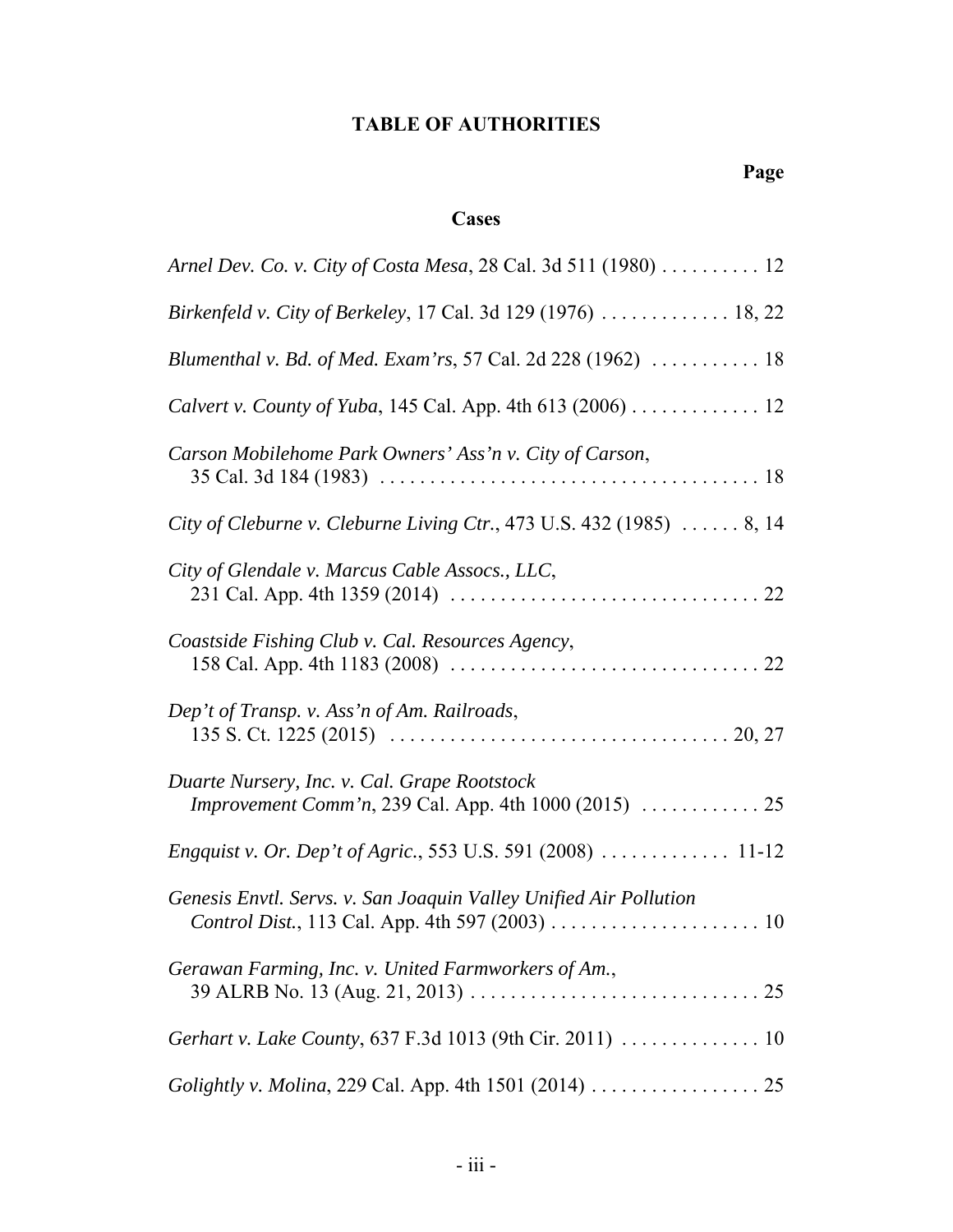| Hess Collection Winery v. Cal. Agric. Labor<br><i>Relations Bd.</i> , 140 Cal. App. 4th 1584 (2006)  6, 10, 12, 14-15, 21                                     |
|---------------------------------------------------------------------------------------------------------------------------------------------------------------|
| Indus. Union Dep't, AFL-CIO v. Am. Petroleum Inst.,                                                                                                           |
| Int'l Union v. Occupational Safety & Health Admin.,                                                                                                           |
|                                                                                                                                                               |
| Las Lomas Land Co., LLC v. City of Los Angeles,<br>177 Cal. App. 4th 837 (2009) $\ldots \ldots \ldots \ldots \ldots \ldots \ldots \ldots \ldots \ldots 11-12$ |
| Law Sch. Admission Council, Inc. v. State,                                                                                                                    |
| Lazy Y Ranch Ltd. v. Behrens, 546 F.3d 580 (9th Cir. 2008)  10-11                                                                                             |
| Massingill v. Dep't of Food & Agric.,<br>102 Cal. App. 4th 498 (2002) $\ldots \ldots \ldots \ldots \ldots \ldots \ldots \ldots \ldots \ldots 23$              |
| McHugh v. Santa Monica Rent Control Bd.,                                                                                                                      |
|                                                                                                                                                               |
| Nixon v. Administrator of General Servs., 433 U.S. 425 (1977)  14                                                                                             |
| Pacific Legal Foundation v. Brown, 29 Cal. 3d 168 (1981)  22                                                                                                  |
|                                                                                                                                                               |
|                                                                                                                                                               |
| Squires v. City of Eureka, 231 Cal. App. 4th 577 (2014)  11                                                                                                   |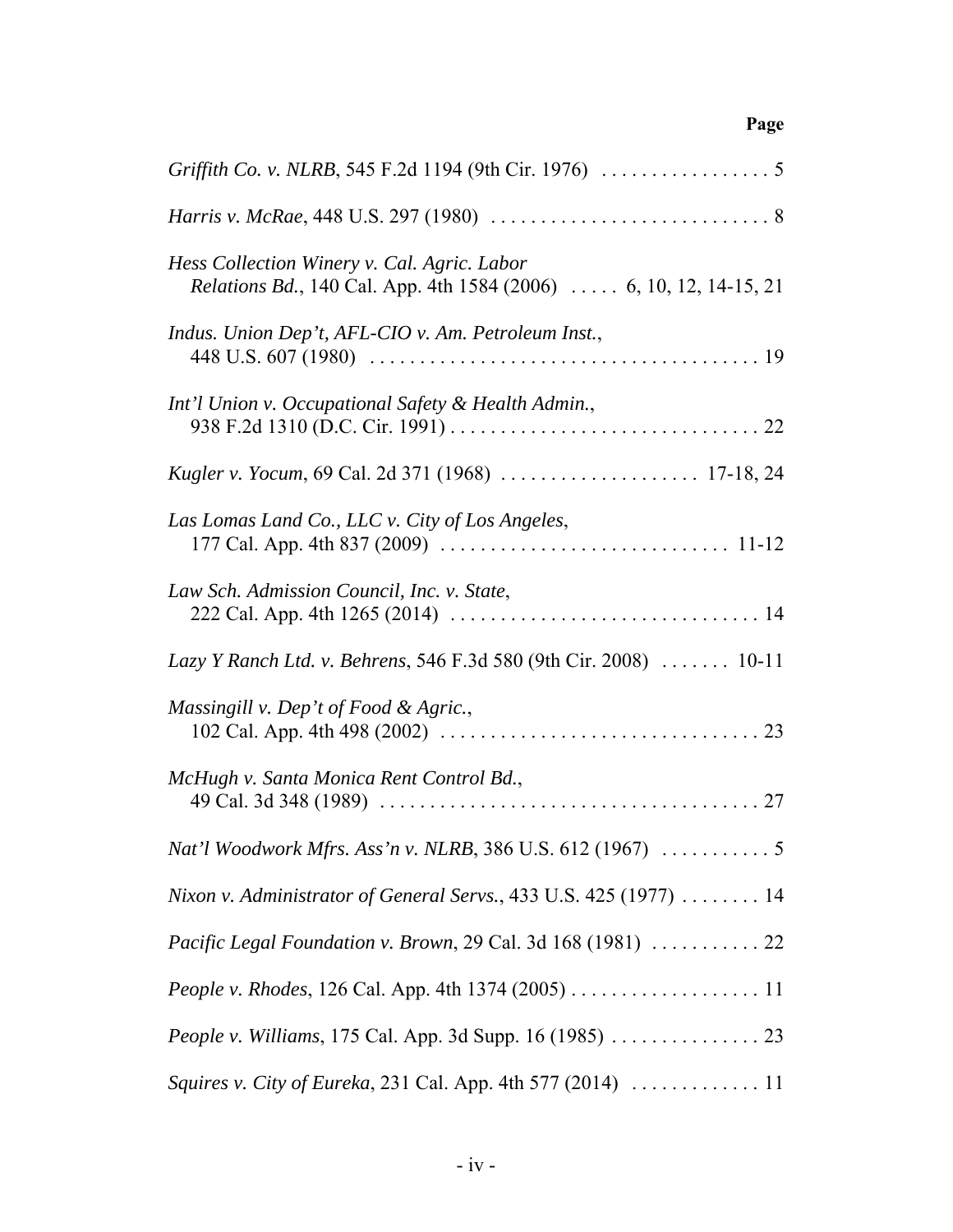| <i>Sturgeon v. County of Los Angeles, 191 Cal. App. 4th 344 (2010)  25</i>             |  |
|----------------------------------------------------------------------------------------|--|
|                                                                                        |  |
| Village of Willowbrook v. Olech, 528 U.S. 562 (2000) $\ldots \ldots \ldots \ldots$ 8-9 |  |
|                                                                                        |  |

# **Statutes**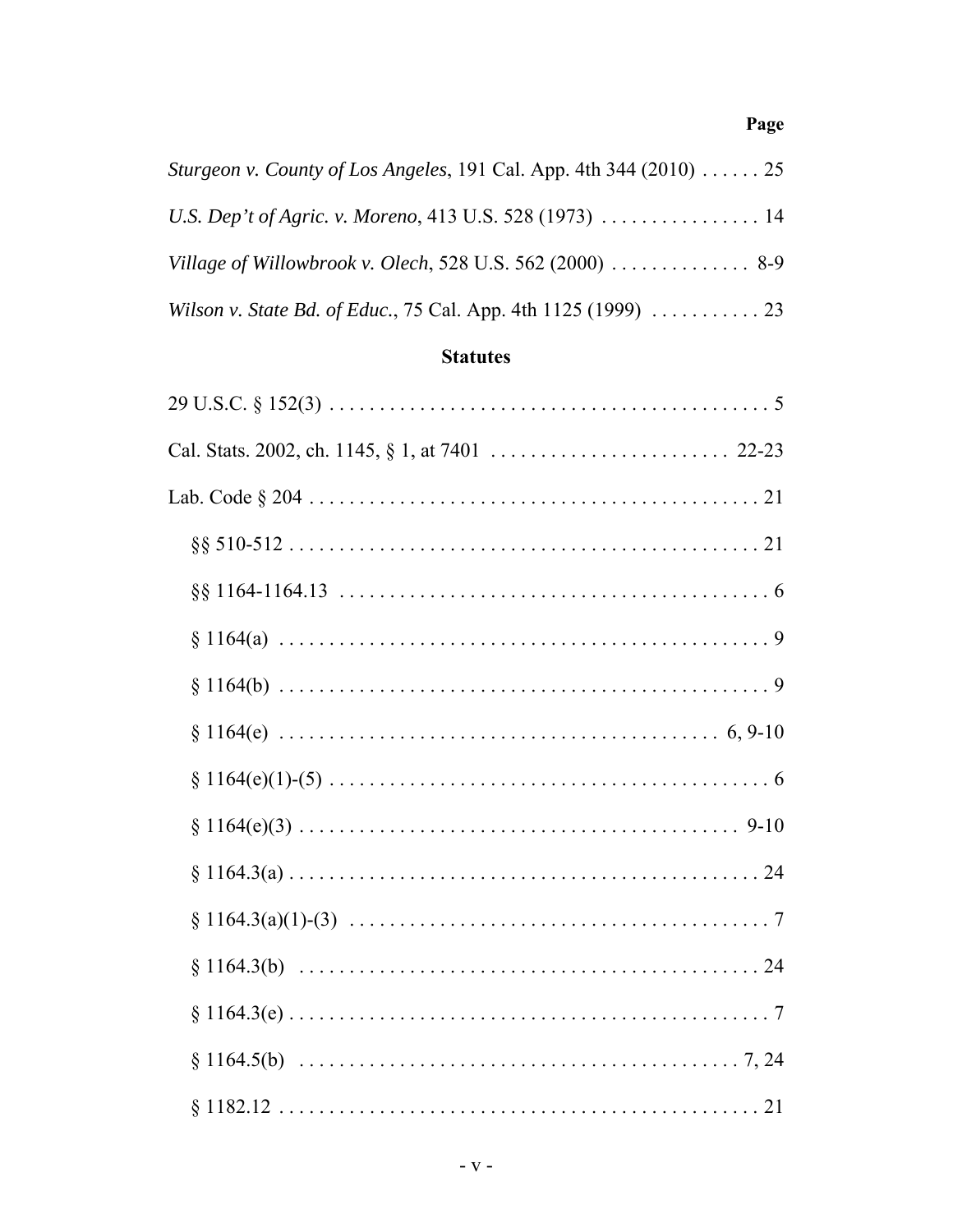# **Regulations**

# **Constitutions**

## **Rule**

|--|

### **Miscellaneous**

| 8 Witkin, Summary of Cal. Law (9th ed. 1988)                                                                                             |
|------------------------------------------------------------------------------------------------------------------------------------------|
| Alexander, Larry & Prakash, Saikrishna, Reports of the<br>Nondelegation Doctrine's Death Are Greatly Exaggerated,                        |
| Araiza, William D., Flunking the Class-Of-One/Failing<br><i>Equal Protection, 55 Wm. &amp; Mary L. Rev. 435 (2013) </i> 9, 13            |
| Barkow, Rachel E., <i>Insulating Agencies: Avoiding Capture</i><br><i>Through Institutional Design, 89 Tex. L. Rev. 15 (2010) </i> 13-14 |
| Bice, Scott H., Rationality Analysis in Constitutional Law,                                                                              |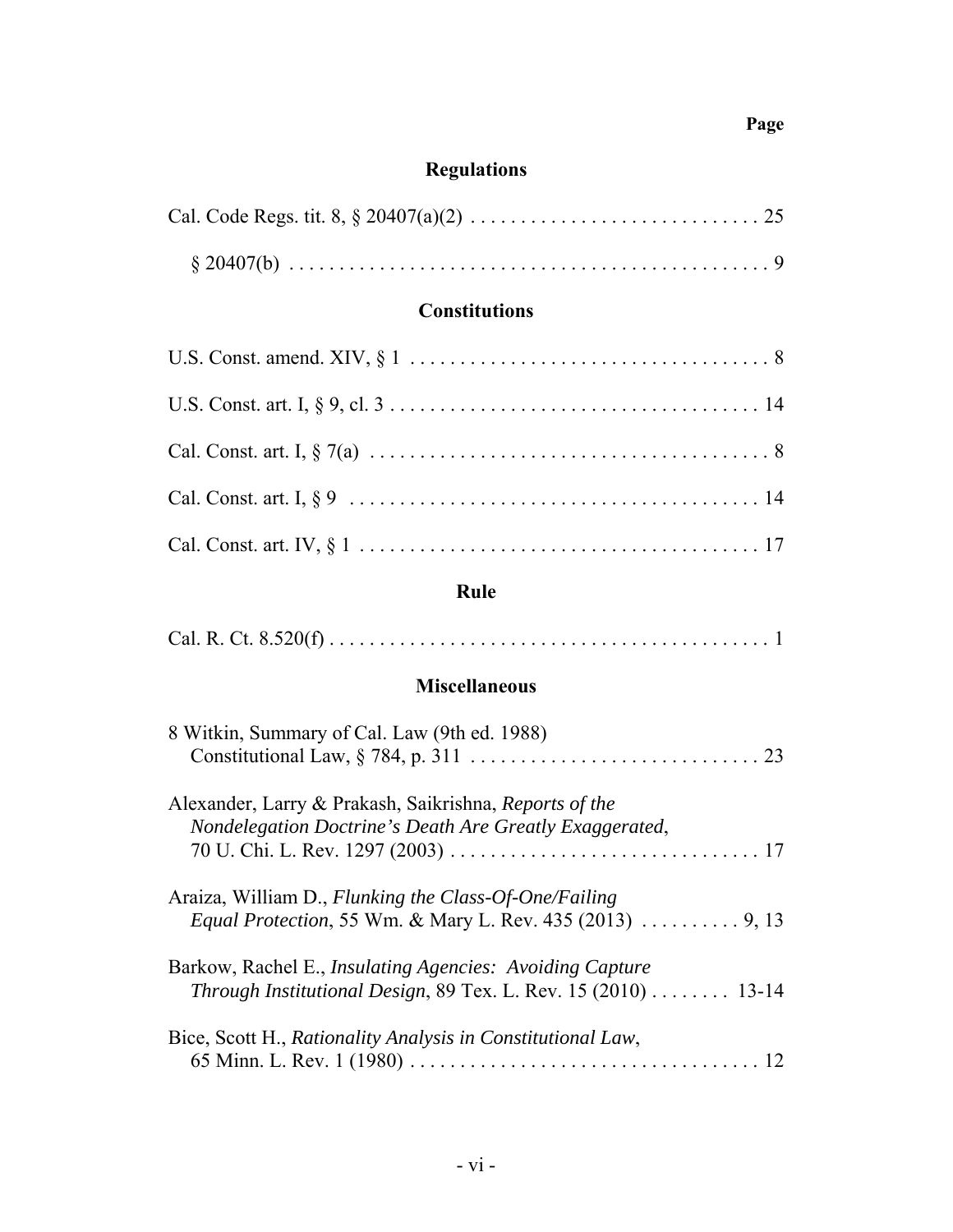| Blackman, Josh, Equal Protection from Eminent Domain: Protecting<br><i>the Home of Olech's Class of One, 55 Loy. L. Rev. 697 (2009)</i> $\ldots$ 15                                            |
|------------------------------------------------------------------------------------------------------------------------------------------------------------------------------------------------|
| Criddle, Evan J., When Delegation Begets Domination: Due Process<br>of Administrative Lawmaking, 46 Ga. L. Rev. 117 (2011) $\ldots \ldots \ldots$ 19                                           |
| Croley, Steven P., Theories of Regulation: Incorporating the<br>Administrative Process, 98 Colum. L. Rev. 1 (1998)  13                                                                         |
| Dripps, Donald A., Delegation and Due Process,                                                                                                                                                 |
| Ely, John Hart, Democracy and Distrust:                                                                                                                                                        |
| Farber, Daniel A. & Frickey, Philip P., The Jurisprudence                                                                                                                                      |
| Farina, Cynthia R., Deconstructing Nondelegation,                                                                                                                                              |
| Gray, C. Boyden, The Search for an Intelligible Principle:<br>Cost-Benefit Analysis and the Nondelegation Doctrine,                                                                            |
| Halgas, Jordan T.L., Reach an Agreement or Else: Mandatory<br>Arbitration Under the California Agricultural Labor<br><i>Relations Act</i> , 14 San Joaquin Agric. L. Rev. 1 (2004) 5-7, 11     |
| Hasen, Richard L., Lobbying, Rent-Seeking, and the Constitution,<br>64 Stan L. Rev. 191 (2012) $\ldots \ldots \ldots \ldots \ldots \ldots \ldots \ldots \ldots \ldots \ldots \ldots \ldots$    |
| Holman, Jennifer, Re-Regulation at the CPUC and California's<br>Non-Delegation Doctrine: Did the CPUC Impermissibly Convey<br>Its Power to Interested Parties?, 20 Environs 58 (June 1997)  18 |
| Lawson, Gary, Delegation and Original Meaning,                                                                                                                                                 |
|                                                                                                                                                                                                |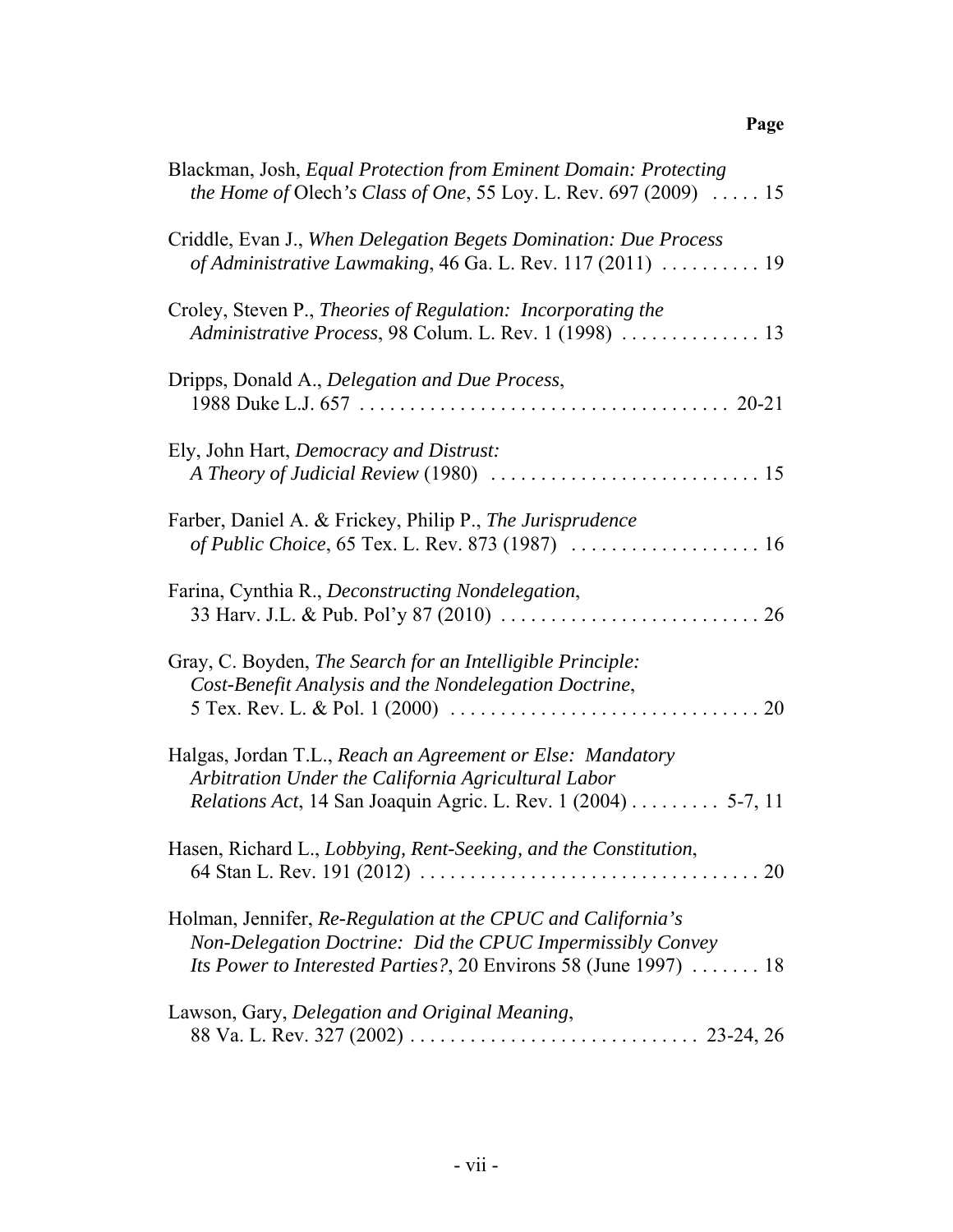| Locke, John, The Second Treatise of Government, in Two<br><i>Treatises of Government</i> (Peter Laslett, ed. Cambridge 1988)  17                                                                                |
|-----------------------------------------------------------------------------------------------------------------------------------------------------------------------------------------------------------------|
| Lowi, Theodore J., Two Roads to Serfdom: Liberalism, Conservatism<br>and Administrative Power, 36 Am. U. L. Rev. 295 (1987) 19                                                                                  |
| Macey, Jonathan R., <i>Promoting Public-Regarding Legislation</i><br>Through Statutory Interpretation: An Interest Group Model,                                                                                 |
| Massey, Calvin R., The Non-Delegation Doctrine                                                                                                                                                                  |
| Molina, Jesse, Comment, Broken Promises, Broken Process:<br>Repairing the Mandatory Mediation Conciliation<br>Process in Agricultural Labor Disputes,<br>21 San Joaquin Agric. L. Rev. 179 (2012)  16-17, 25-26 |
| Redish, Martin H., The Constitution as Political Structure (1995) $\dots$ 26                                                                                                                                    |
| Rosen, Philip B. & Greenberg, Richard I., Constitutional Viability<br>of the Employee Free Choice Act's Interest Arbitration Provision,                                                                         |
| Schoenbrod, David, The Delegation Doctrine: Could the<br>Court Give It Substance?, 83 Mich. L. Rev. 1223 (1985) 24-25                                                                                           |
| Stewart, Richard B., The Reformation of American<br>Administrative Law, 88 Harv. L. Rev. 1667 (1975)  14                                                                                                        |
| Sunstein, Cass R., Is OSHA Unconstitutional?,                                                                                                                                                                   |
| Sunstein, Cass R., Is the Clean Air Act Unconstitutional?,                                                                                                                                                      |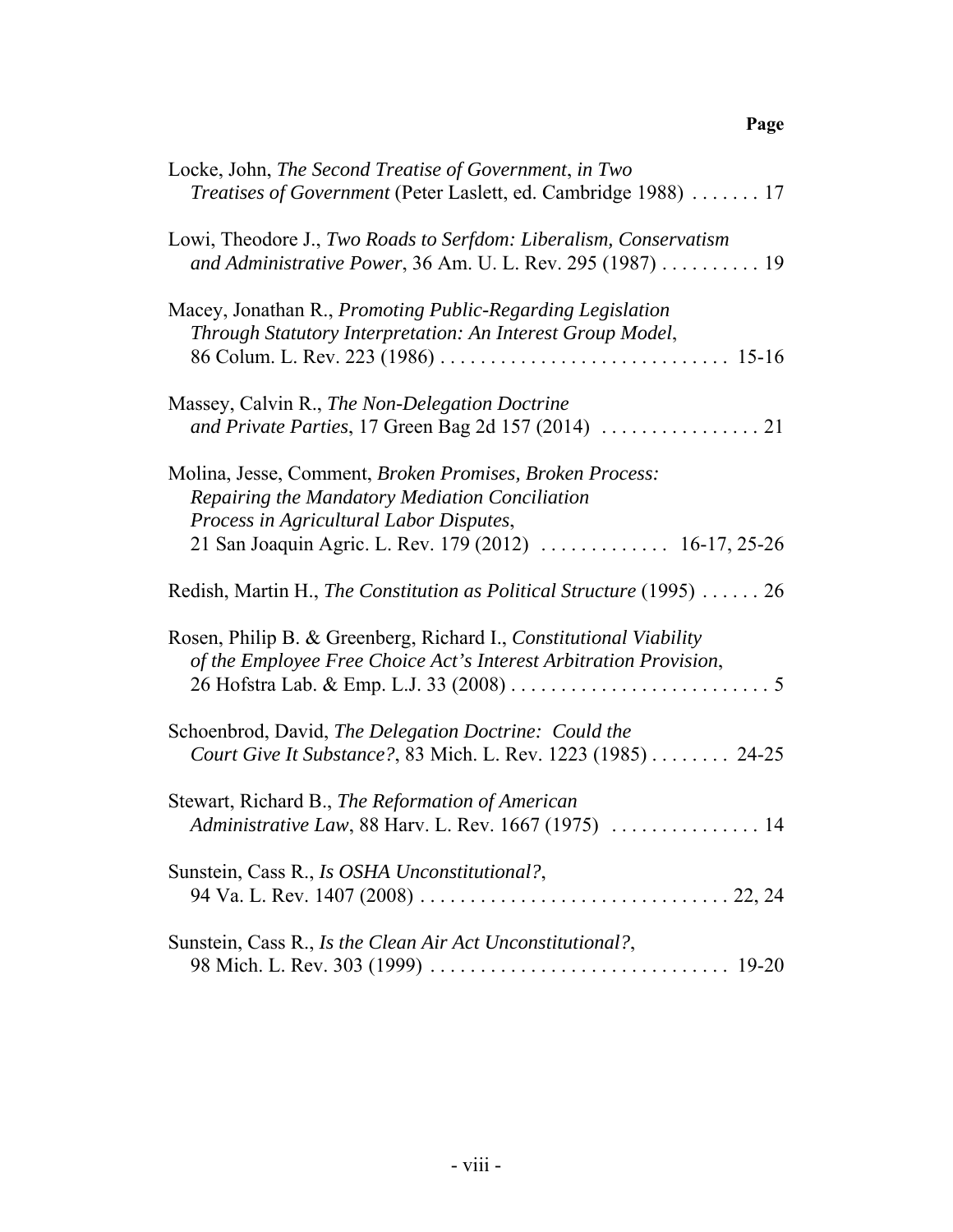### **APPLICATION TO FILE AMICUS CURIAE BRIEF**

TO THE HONORABLE TANI CANTIL-SAKAUYE, CHIEF JUSTICE OF THE CALIFORNIA SUPREME COURT:

Pursuant to California Rule of Court 8.520(f),  $^1$  the National Federation of Independent Business Small Business Legal Center, Cato Institute, California Farm Bureau Federation, California Fresh Fruit Association, Western Growers Association, and Ventura County Agricultural Association respectfully apply to file the accompanying amicus curiae brief in support of Petitioner Gerawan Farming, Inc. The Proposed Amici are familiar with the parties' arguments. They believe that the attached brief will aid the Court in its consideration of the issues presented in this case. In particular, the brief provides useful background on the origins of and policies underlying the equal protection and non-delegation arguments discussed in the parties' briefs. This background supports the conclusion that the Mandatory Mediation and Conciliation Process is unconstitutional.

<sup>&</sup>lt;sup>1</sup> The Proposed Amici affirm that no counsel for any party authored this brief in whole or in part, and no counsel or party made a monetary contribution intended to fund the brief's preparation or submission. No person other than the Proposed Amici, their members, or their counsel made a monetary contribution to the brief's preparation or submission.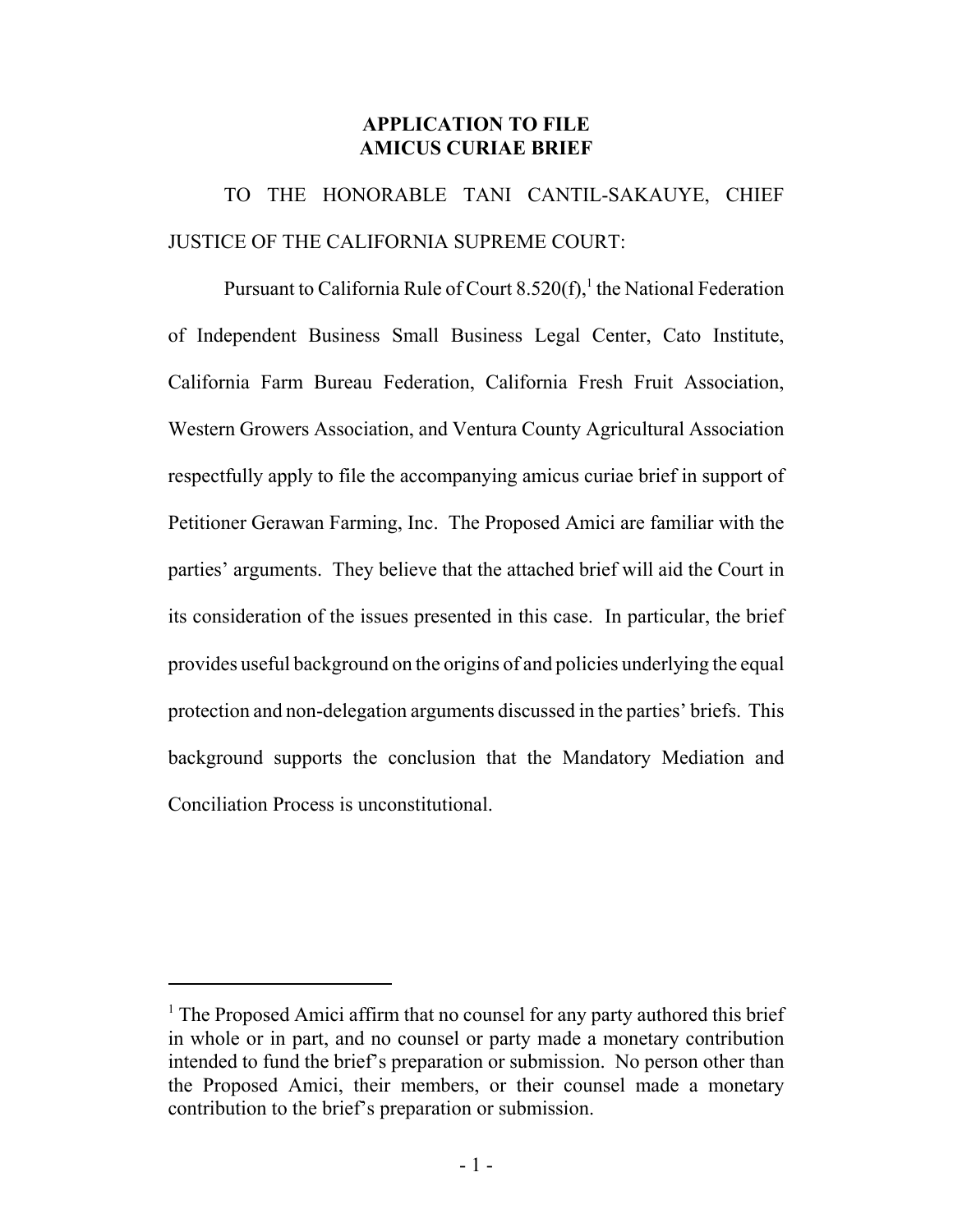#### **IDENTITIES AND INTERESTS OF PROPOSED AMICI CURIAE**

The National Federation of Independent Business Small Business Legal Center is a nonprofit, public interest law firm established to provide legal resources. The Center serves as a voice for small business in the nation's courts through representation on issues of public interest affecting small business. To fulfill that role, the Center frequently files amicus briefs in cases that will affect the small business community. The Center seeks to file in this case because it raises an important issue for small business owners, especially in the agricultural industry: the constitutionality of a regime that targets select businesses for imposition of individualized regulation and burdens. Such a regime unfairly singles out a targeted company for imposition of heightened legal requirements—beyond those generally applicable—without any special justification. The Center filed an amicus brief in the court of appeal in support of Gerawan.

The Cato Institute is a nonpartisan public-policy research foundation established in 1977 and dedicated to advancing the principles of individual liberty, free markets, and limited government. Cato's Center for Constitutional Studies was established in 1989 to help restore the principle of limited constitutional government which is the foundation of liberty. To advance this end, Cato publishes books and studies, conducts conferences, and produces the annual *Cato Supreme Court Review*. This case is of interest to Cato because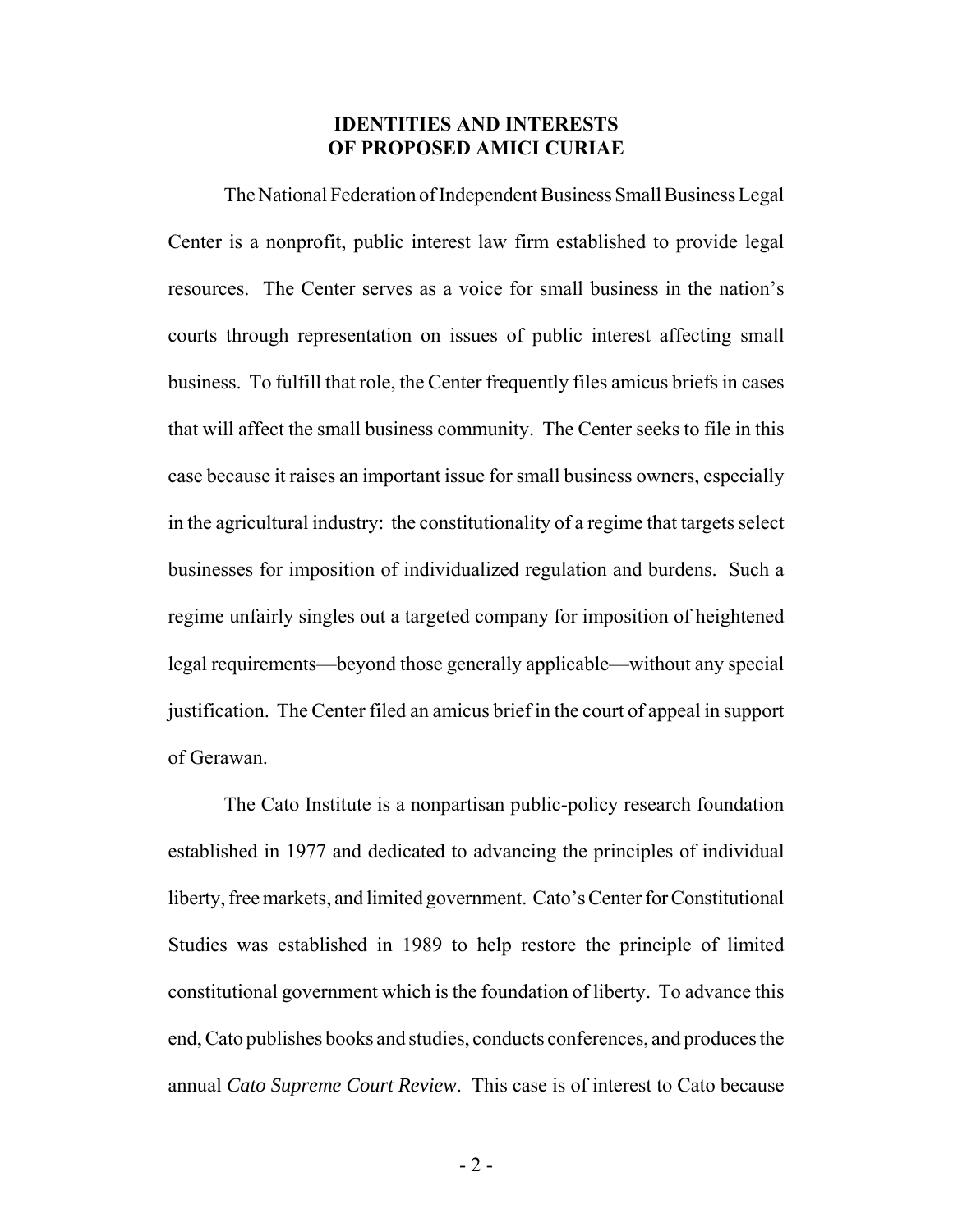it implicates the doctrines of equal protection and the separation of powers, both of which are critical to maintaining limited government.

California Farm Bureau Federation is a California non-governmental voluntary membership organization. Its members are 53 county Farm Bureaus representing farmers and ranchers in 56 California counties. Those 53 county Farm Bureaus have in total more than 53,000 members, including nearly 29,000 agricultural members. One of the Farm Bureau's purposes is to represent, protect, and advance the economic interests of California's farmers and ranchers. Many of these farmers and ranchers are considered agricultural employers under the state's Agricultural Labor Relations Act. They are or may become engaged in collective bargaining under the Act. Accordingly, labor law arbitration issues like those raised in this action are of direct interest to these Farm Bureau members. The Farm Bureau filed an amicus brief in the court of appeal in support of Gerawan.

The California Fresh Fruit Association is a voluntary public policy association that represents growers, packers, and shippers of California table grapes, blueberries, kiwi, pomegranate, and deciduous tree fruit. With origins dating to 1921, the Association currently represents by volume approximately 85% of 13 permanent fresh fruit commodities, valued at over \$3 billion in the state. The Association serves as the primary public policy representative for these growers, shippers, and packers for the aforementioned commodities on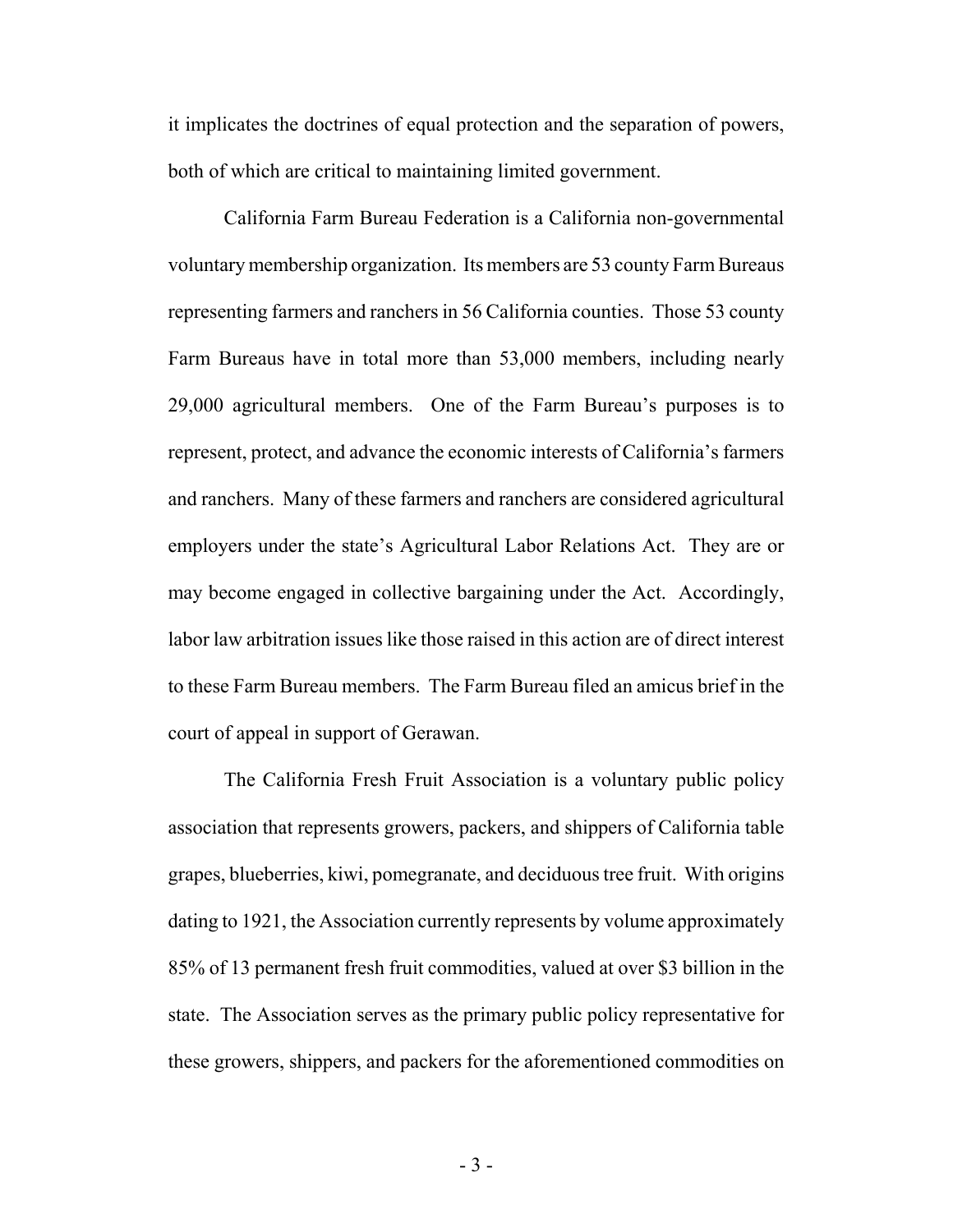issues at both the state and federal levels, including matters pertaining to labor and employment disputes.

Founded in 1926, Western Growers Association is a trade association of California, Arizona, and Colorado farmers who grow, pack, and ship almost 50% of the nation's produce and a third of America's fresh organic produce. Its mission is to enhance the competitiveness and profitability of its members. With offices and dedicated staff in Washington, D.C., and Sacramento, California, Western Growers is the leading public policy advocate for the fresh produce industry and has a longstanding interest in employment and labor matters. The Association filed an amicus brief in the court of appeal in support of Gerawan.

The Ventura County Agricultural Association is a nonprofit agricultural trade association. Its membership consists of over 90% of the agricultural employers and farm labor contractors subject to the jurisdiction of the Agricultural Labor Relations Act in Ventura and Santa Barbara Counties. These businesses represent the entire spectrum of tree fruits, row crops, berries, nursery, and other agricultural commodities. Through its General Counsel, the Association has a long-standing history of representing its members in labor and employment matters, including arbitration issues, arising under the state's Agricultural Labor Relations Act. The Association filed an amicus brief in the court of appeal in support of Gerawan.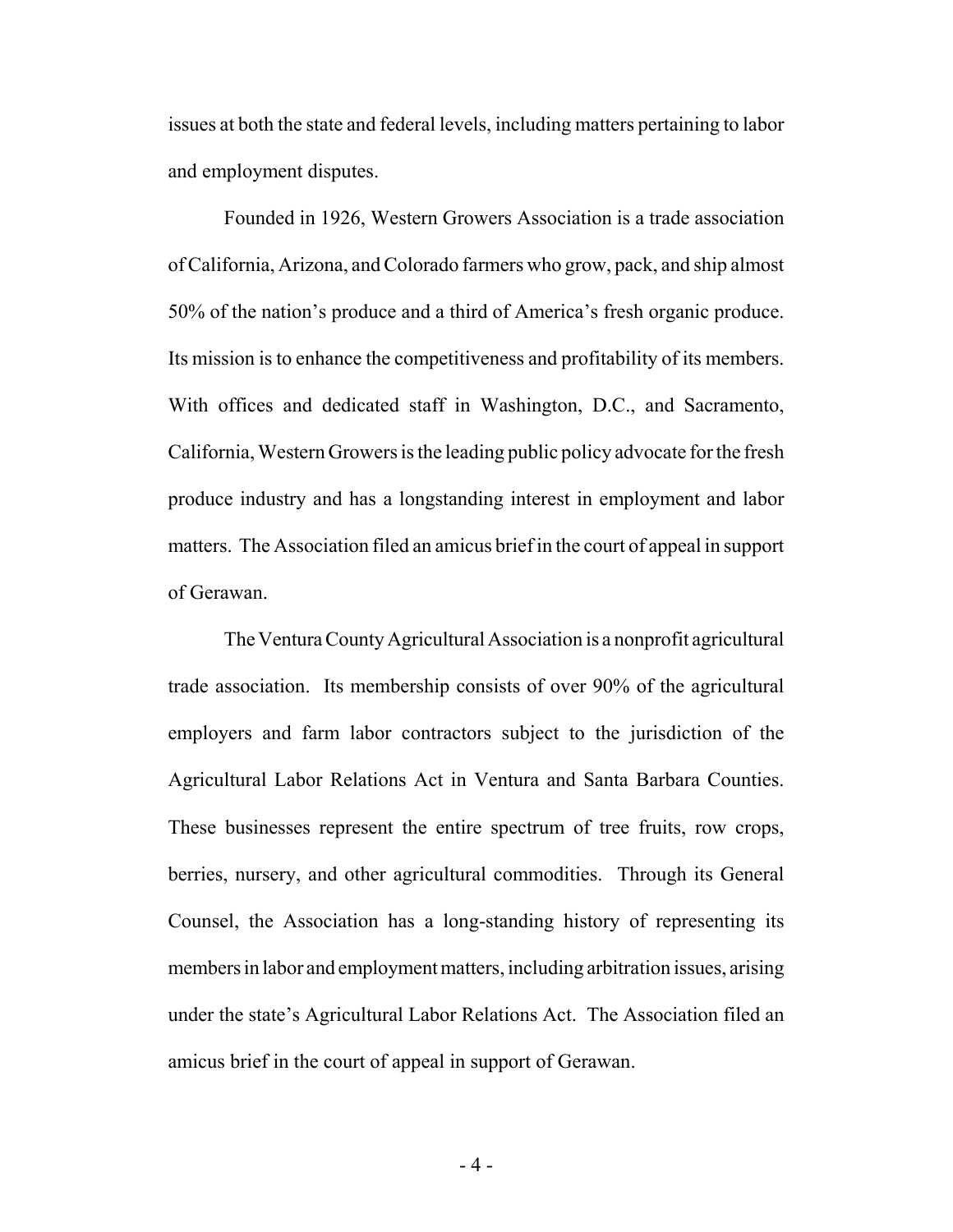#### **AMICUS CURIAE BRIEF**

#### **INTRODUCTION AND SUMMARY OF ARGUMENT**

Unique in the nation, California compels agricultural employers and their employees' unions to assent to collective bargaining agreements. *See* Philip B. Rosen & Richard I. Greenberg, *Constitutional Viability of the Employee Free Choice Act's Interest Arbitration Provision*, 26 Hofstra Lab. & Emp. L.J. 33, 51 (2008) (noting that California is the only state that has imposed binding interest arbitration on private employers and employees). Rather than being negotiated at arm's length, these agreements' terms are dictated to the parties by a "mediator."2 *See* Jordan T.L. Halgas, *Reach an Agreement or Else: Mandatory Arbitration Under the California Agricultural Labor Relations Act*, 14 San Joaquin Agric. L. Rev. 1, 27 (2004) ("In effect, [California agricultural labor relations law] require[s] that the arbitrator become the 'master drafter' of the parties' collective bargaining agreement.").

 $2$  The National Labor Relations Act does not apply to farm laborers. 29 U.S.C. § 152(3) (defining "employee" so as not to include "any individual employed as an agricultural laborer"). Farm laborer unions generally have accepted that exclusion because it allows them and their members to pursue secondary boycotts, an activity prohibited under federal law. *See* Jordan T.L. Halgas, *Reach an Agreement or Else: Mandatory Arbitration Under the California Agricultural Labor Relations Act*, 14 San Joaquin Agric. L. Rev. 1, 10-11 (2004). *Cf*. *Griffith Co. v. NLRB*, 545 F.2d 1194, 1199 (9th Cir. 1976) (describing prohibited "secondary boycotts" as "union pressure directed at a neutral employer the object of which (is) to induce or coerce him to cease doing business with an employer with whom the union (is) engaged in a labor dispute") (quoting *Nat'l Woodwork Mfrs. Ass'n v. NLRB*, 386 U.S. 612, 622  $(1967)$ ).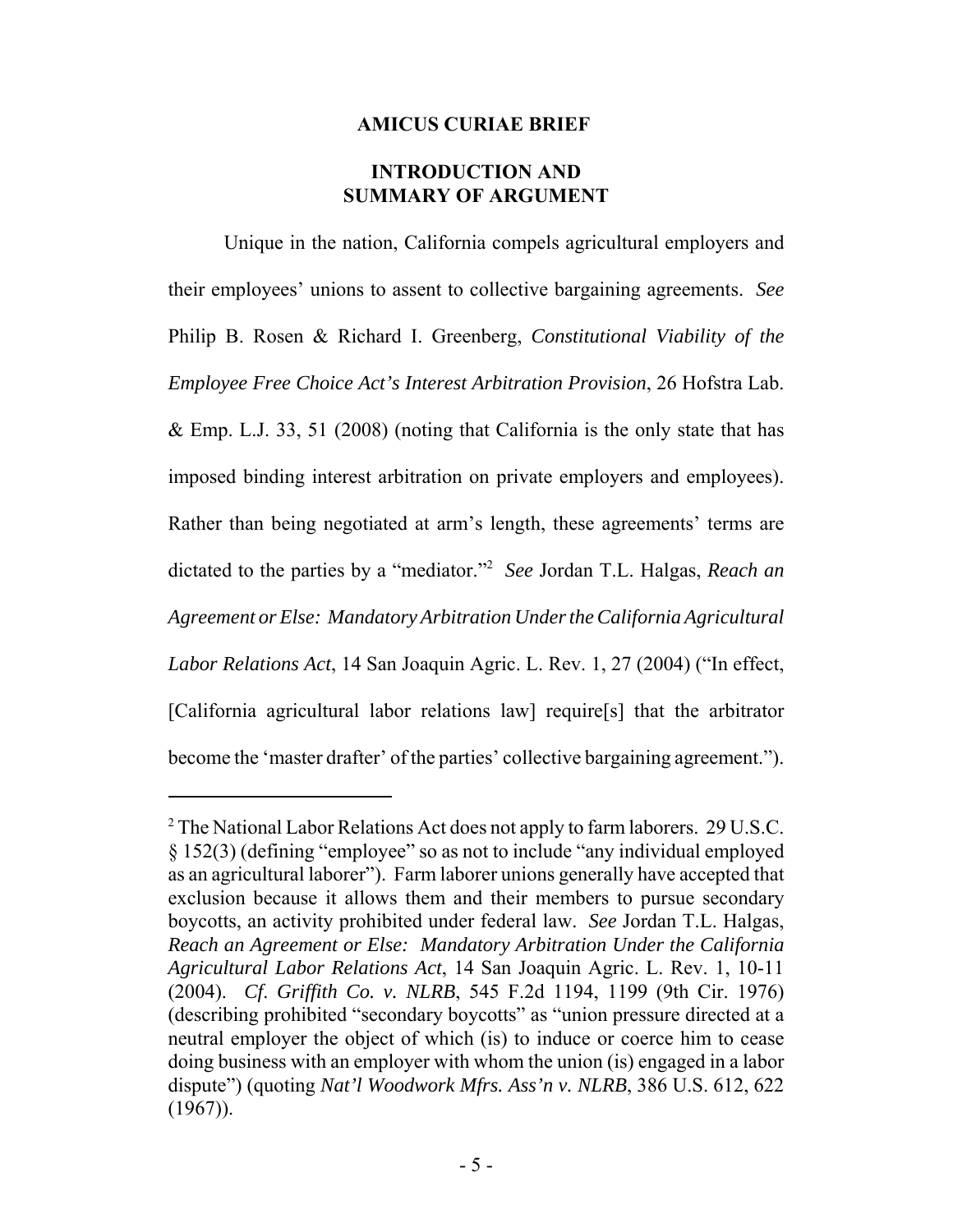This compulsion is the result of the Mandatory Mediation and Conciliation Process ("Compulsion Regime"), Lab. Code §§ 1164-1164.13, "a legislative labyrinth that creates many more problems than it could ever solve." Halgas, *supra*, at 2.

Under the Compulsion Regime, the mediator "*may* consider those factors commonly considered in" labor arbitration when crafting the terms of a collective bargaining agreement that will be imposed on the parties. Lab. Code § 1164(e) (emphasis added). Such factors include the financial condition of the employer, industry-standard wages and benefits, and the collective bargaining agreements reached by other parties. *See id*. § 1164(e)(1)-(5). But the Compulsion Regime does not *require* the mediator to consider—much less be bound by—any factor.<sup>3</sup> See id. It does not explain how much weight should be assigned to any factor. *See id*. It contains no standard or goal toward which the mediator should aim. *See id*. § 1164(e) (directing merely that certain factors may be considered "[i]n resolving the issues in dispute"). Rather, the Compulsion Regime grants the mediator nearly unlimited discretion to compel the parties' assent to whatever terms the mediator wishes. It gives no assurance that the collective bargaining agreements that result will

<sup>3</sup> *But see Hess Collection Winery v. Cal. Agric. Labor Relations Bd.*, 140 Cal. App. 4th 1584, 1606-08 (2006) (relying on the canon of constitutional avoidance to construe the Compulsion Regime to require that mediator consider the listed factors).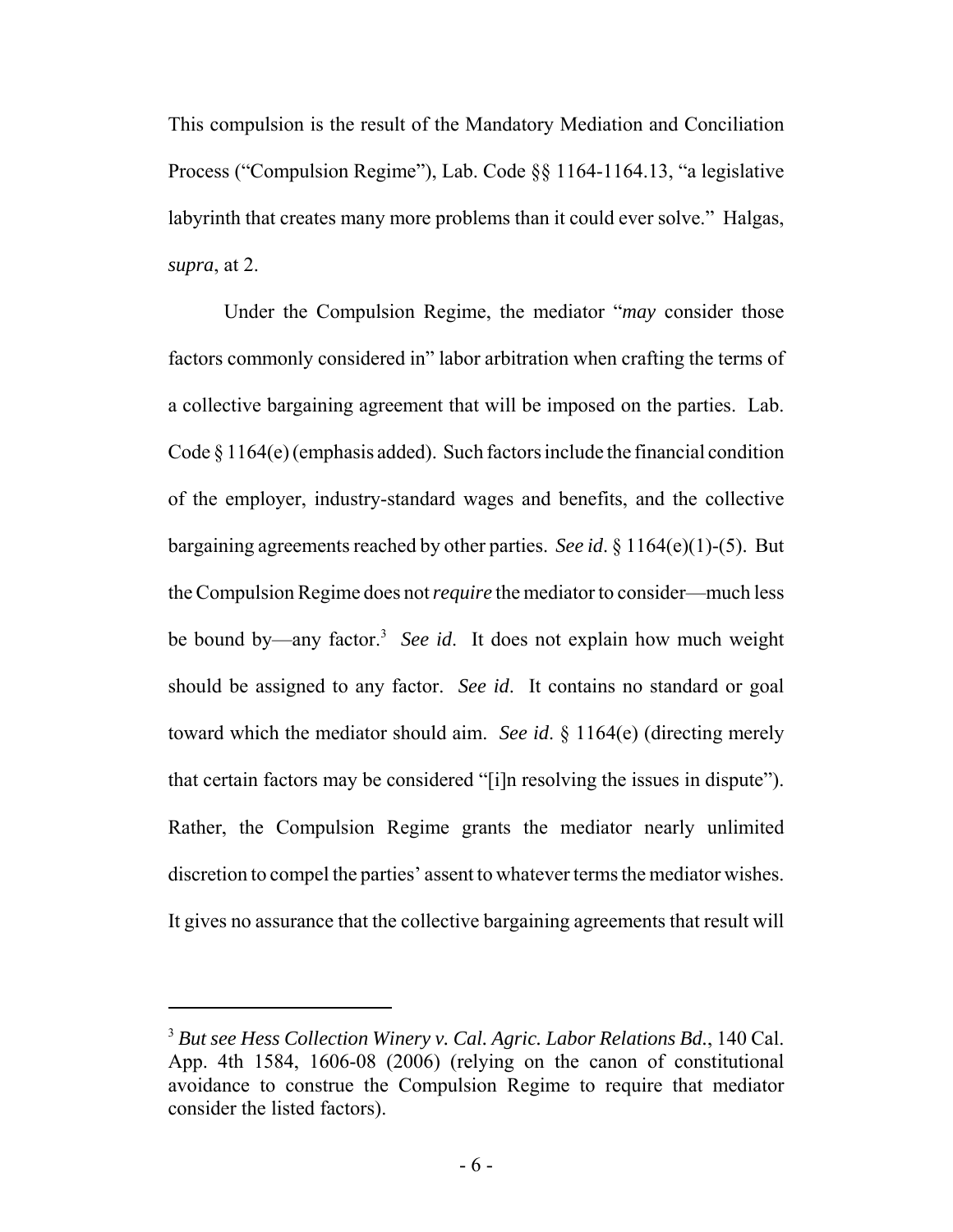treat similarly situated agricultural employers in like manner.<sup>4</sup> See id.  $\{3\}$  1164.3(a)(1)-(3), (e) (limiting the labor board's review of a mediator's decision to relevance to employment conditions, clearly erroneous factual findings, arbitrary and capricious conclusions, corruption, fraud, and misconduct); *id*. § 1164.5(b) (substantially circumscribing judicial review of labor board review of the mediator's decision).

The Compulsion Regime is unconstitutional, for two reasons. First, it imposes mini-labor codes to govern the relations of individual employers and their employees' unions. It does not provide any safeguard to ensure that similarly situated employers or unions will be treated similarly. It allows mediators to wield legislative authority irrationally and arbitrarily. It therefore denies affected parties the equal protection of the laws, in violation of the United States and California Constitutions. Second, the Compulsion Regime delegates substantial legislative authority to private-party mediators. It does not provide these mediators with any goal or purpose that they must achieve in drafting collective bargaining agreements. It does not give them any

<sup>4</sup> The Compulsion Regime's major proponents were the unions. *See* Halgas, *supra*, at 9 ("[T]he UFW was the major supporter of the Mandatory Arbitration Bills . . . ."). *Cf. id*. at 22 ("Growers responded that the UFW backed the passage of the Bills as a way to beg politicians for union contracts that it (was) too weak to win on its own." (internal quotation marks omitted)). They supported the Regime because, under California labor law, they would retain their right to strike and to engage in secondary activity. *See id*. at 33. In public employment, where binding interest arbitration is more common, the rights to strike and to engage in secondary activity are usually given up in exchange for binding interest arbitration. *See id*.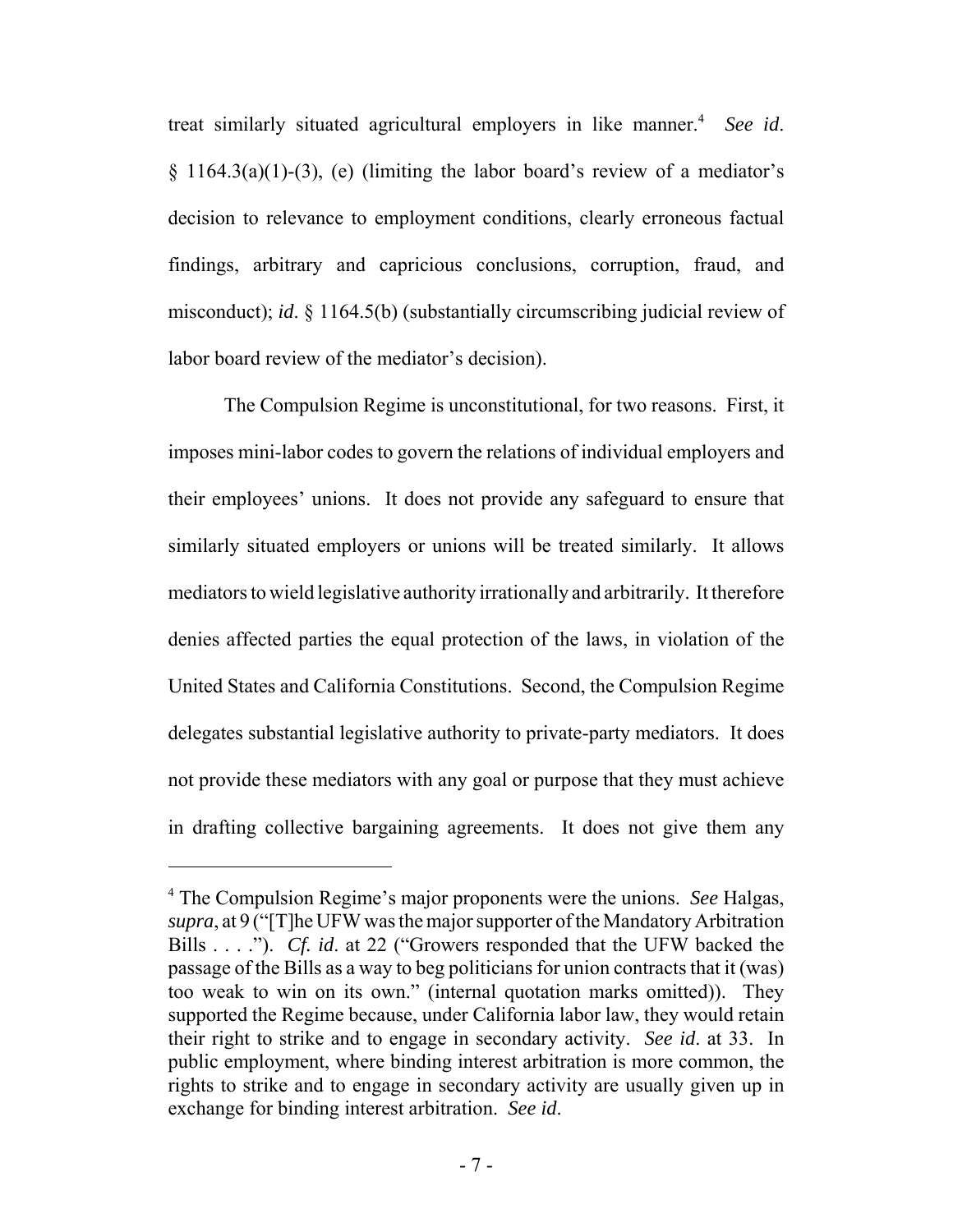standard or rule by which to achieve any goal or purpose. It fails to establish any adequate safeguards against the abusive exercise of the power delegated. The Compulsion Regime therefore violates the non-delegation doctrine and the separation of powers.

The judgment of the court of appeal should be affirmed.

#### **ARGUMENT**

**I**

#### **THE COMPULSION REGIME VIOLATES EQUAL PROTECTION**

#### **A. Government May Not Invidiously or Irrationally Target Individual Persons or Businesses**

The federal and California Constitutions guarantee to all persons the "equal protection of the laws." *See* U.S. Const. amend. XIV, § 1; Cal. Const. art. I,  $\S$  7(a). Equal protection of the laws means that the government must treat similarly situated individuals in the same manner. *City of Cleburne v. Cleburne Living Ctr.*, 473 U.S. 432, 439 (1985). This constitutional right forbids class legislation based on invidious criteria. *See Harris v. McRae*, 448 U.S. 297, 322 (1980). It also prohibits the arbitrary burdening of individuals as individuals, *i.e.*, as a "class of one." *Village of Willowbrook v. Olech*, 528 U.S. 562, 564 (2000) (per curiam). Unconstitutional "class of one" regulation occurs when: (i) the government treats a person or business differently from other similarly situated persons; (ii) the differential treatment is intentional;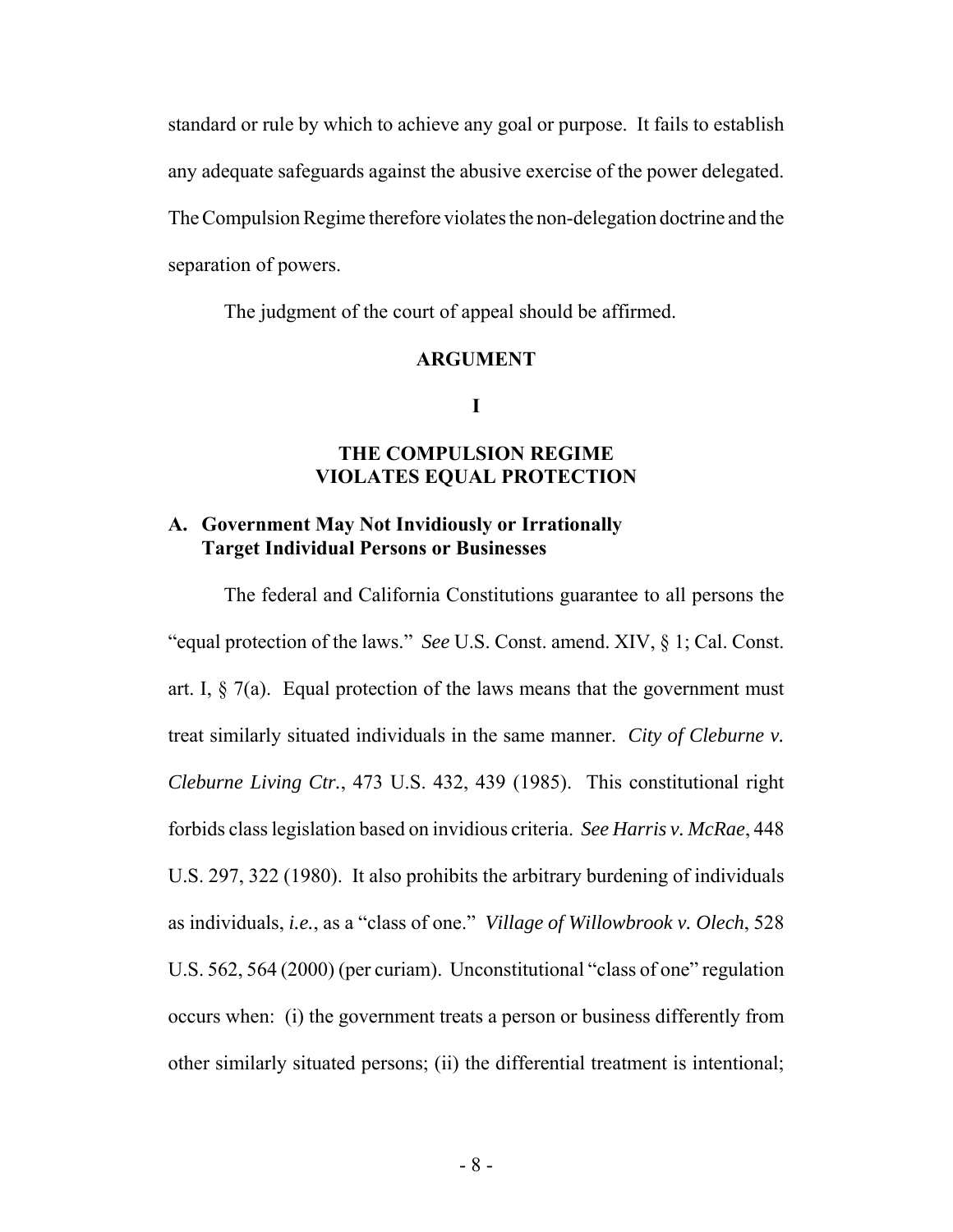and (iii) the differential treatment lacks any rational basis. *Id*. *See* William D. Araiza, *Flunking the Class-Of-One/Failing Equal Protection*, 55 Wm. & Mary L. Rev. 435, 455 (2013) (explaining that, in class of one claims, "the plaintiff is singled out as an individual, not as a member of a racial or other group").

#### **B. The Compulsion Regime Irrationally Targets Individual Agricultural Employers**

The Compulsion Regime cannot be reconciled with the Equal Protection Clause's prohibition on arbitrary individualized regulation. The Regime dictates that each agricultural employer that cannot come to an agreement with its employees' union must be made subject, at the union's instigation, to a collective bargaining agreement drafted by the mediator. Lab. Code § 1164(a)-(b). This "agreement" operates as individualized labor legislation. It governs wages, hours, and all other significant employment issues between the employer and its employees. But the Regime contains no standards or other means to ensure that similarly situated employers within the class of those employers made subject to it will be treated in like manner. It merely directs that the mediator "*may* consider" various factors in "resolving the issues in dispute." Lab. Code  $\S$  1164(e) (emphasis added); Cal. Code Regs. tit. 8, § 20407(b) ("In determining the issues in dispute, the mediator *may* consider those factors commonly applied in similar proceedings . . . ." (emphasis added)). The Compulsion Regime does not even mandate that the mediator consider, for example, "collective bargaining agreements covering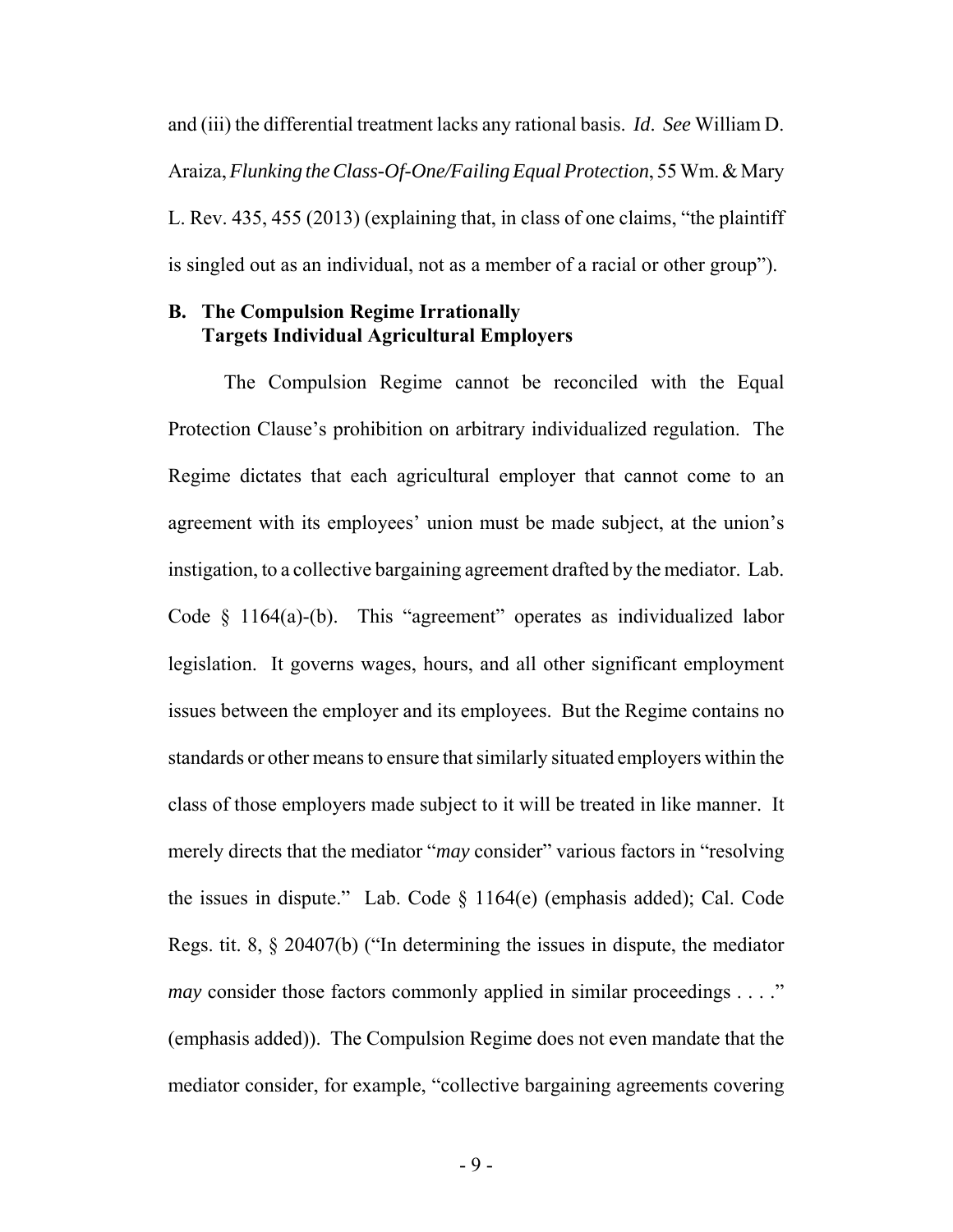similar agricultural operations with similar labor requirements." Lab. Code  $§ 1164(e)(3)$ . Moreover, even if the mediator were required to take any factors into account when drafting collective bargaining agreements, the Compulsion Regime allows the mediator complete freedom to assign whatever weight—or none at all—to any factor.<sup>5</sup> *Cf*. Lab. Code § 1164(e).

It is irrelevant that the Regime seeks to vindicate the state's legitimate interest in resolving agricultural labor disputes. The "class of one" doctrine requires that the government articulate a rational basis for the *manner* of regulation, *i.e.*, regulating on an individual rather than a broader basis. *Genesis Envtl. Servs. v. San Joaquin Valley Unified Air Pollution Control Dist.*, 113 Cal. App. 4th 597, 606 (2003) ("[I]f a rational classification is applied unevenly, the reason for singling out a particular person must be rational and not the product of intentional and arbitrary discrimination."); *Gerhart v. Lake County*, 637 F.3d 1013, 1023 (9th Cir. 2011) ("[T]he rational basis prong of a 'class of one' claim turns on whether there is a rational basis for the *distinction*, rather than the underlying government *action*."). *See Lazy Y Ranch Ltd. v. Behrens*, 546 F.3d 580, 590 (9th Cir. 2008) ("[Although]

<sup>&</sup>lt;sup>5</sup> Hence, merely mandating the consideration of certain factors still would not guarantee that similarly situated employers would be subject to similar agreement terms. *See Hess*, 140 Cal. App. 4th at 1616-17 (Nicholson, J., dissenting) ("[T]he discrimination is arbitrary because there are no standards set forth pursuant to which the mediator's decision in this case will be the same as a mediator's decision in any other case under Labor Code section 1164 and the related statutes.").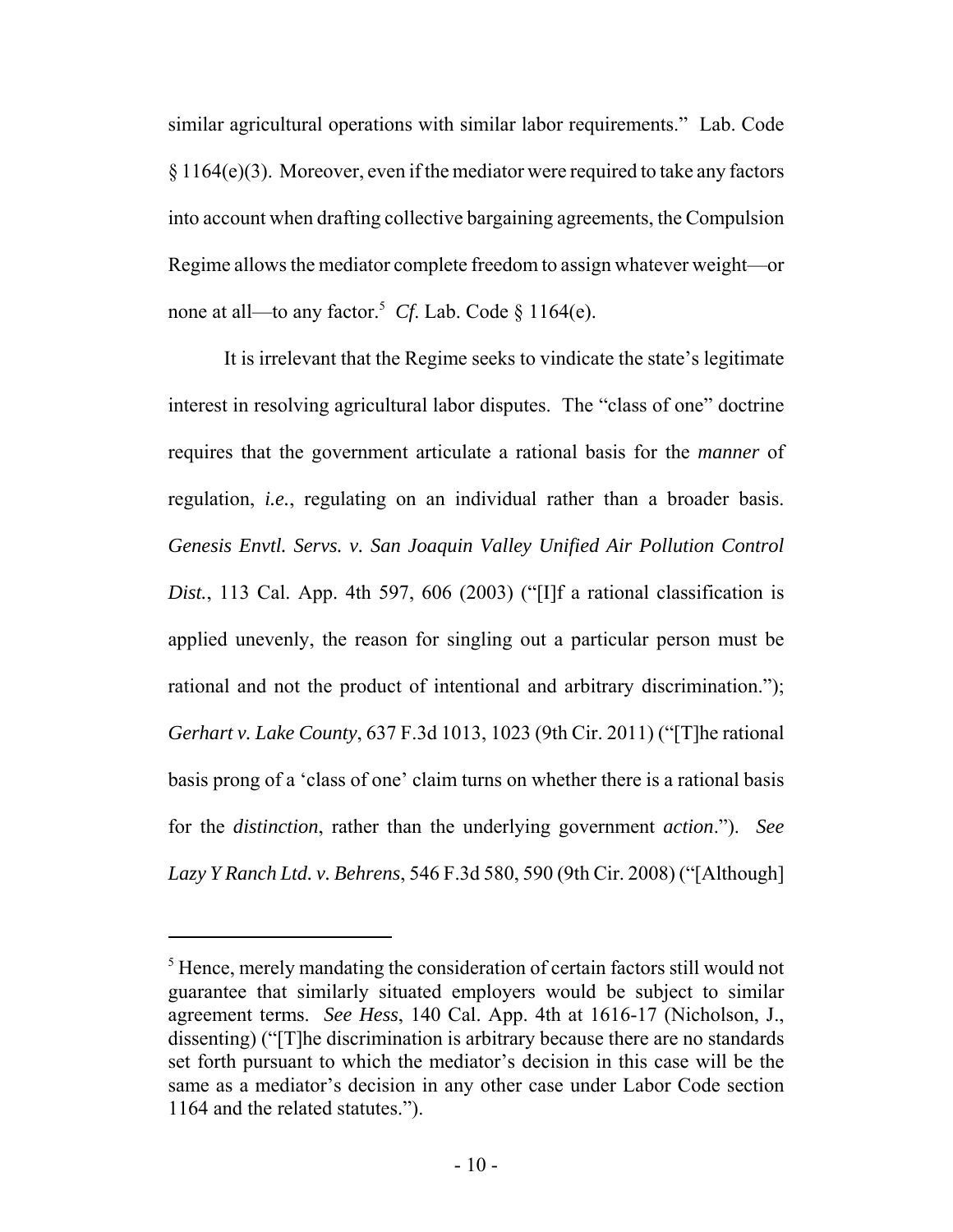administrative costs might be a valid reason to deny a bidder a lease, it simply does not offer a basis for treating conservationists different from other bidders."). That any given collective bargaining agreement may turn out to be rational cannot justify the irrational targeting which produced it.

The Compulsion Regime establishes a framework whereby otherwise similarly situated agricultural employers are subject to arbitrarily varying labor regulations. *See* Halgas, *supra*, at 31 (noting that the "arbitrator, who will not likely have any special economic expertise, will set the economic terms of a contract at a rate . . . which could [be] higher than the employer can actually pay"). *Cf. People v. Rhodes*, 126 Cal. App. 4th 1374, 1383 (2005) ("Under the equal protection clause, [a] classification must be reasonable, not arbitrary . . . ." (internal quotation marks omitted)). The Regime does not comport with the equal protection of the laws.

#### **C. As a Quasi-Legislative Creation, the Compulsion Regime Is Subject to the Constitutional Prohibitions on Irrational Government Targeting**

Some types of discretionary and individualized government decisionmaking are not subject to "class of one" analysis. *See Engquist v. Or. Dep't of Agric.*, 553 U.S. 591, 603-05 (2008) (discretionary government employment decisions); *Squires v. City of Eureka*, 231 Cal. App. 4th 577, 595 (2014) (discretionary enforcement of land-use ordinances); *Las Lomas Land Co., LLC v. City of Los Angeles*, 177 Cal. App. 4th 837, 860 (2009) (discretionary land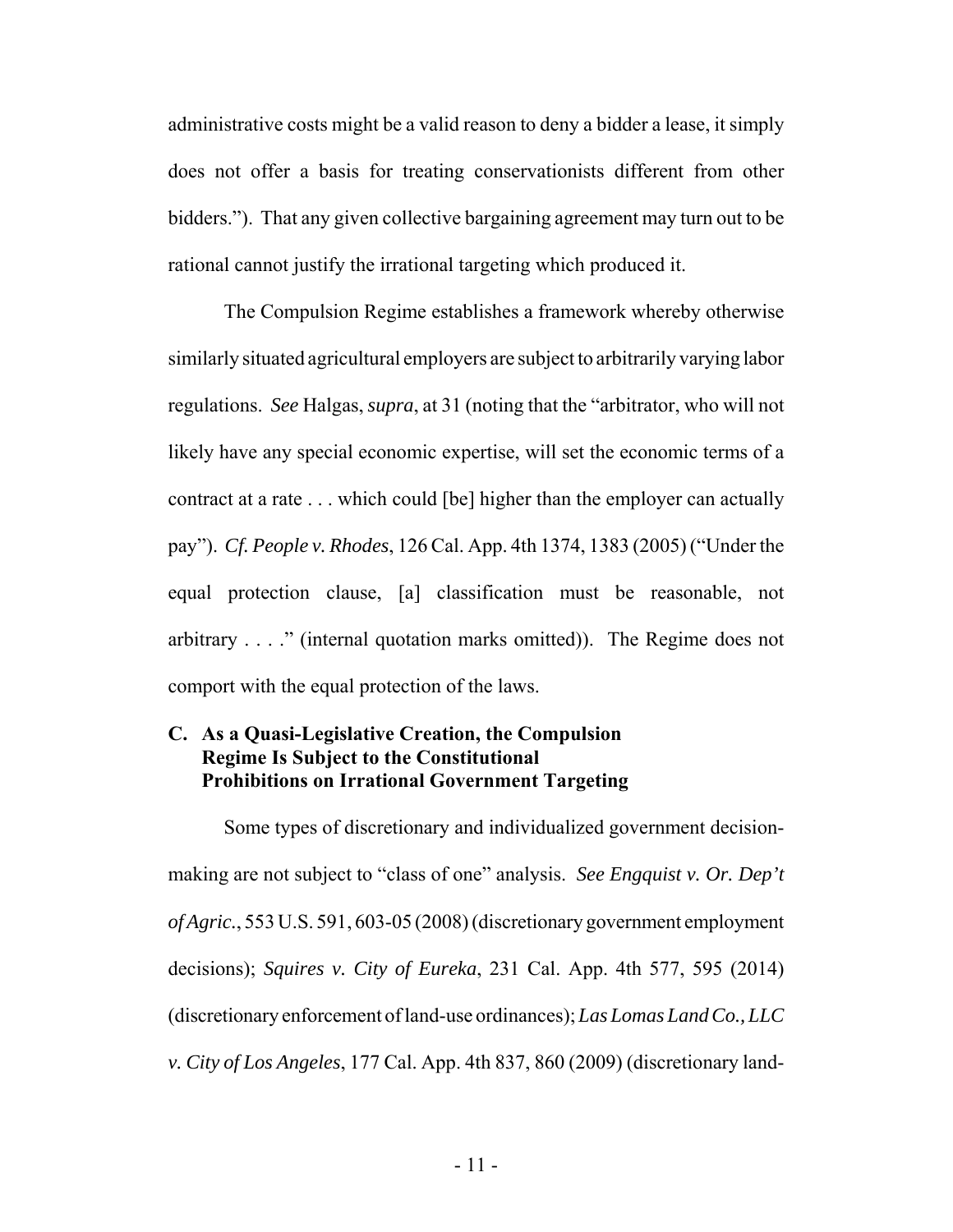use entitlement decision-making). The Compulsion Regime directs the discretionary exercise of government power on an individualized basis. Thus, at first blush, the Regime seems akin to the "discretionary decisionmaking based on a vast array of subjective, individualized assessments" that is exempt from "class of one" review. *Engquist*, 553 U.S. at 603.

There is, however, a critical difference between (i) the kinds of government decision-making that have been exempted from "class of one" review and (ii) what the mediator does pursuant to the Compulsion Regime. The former are analogous to *executive* or *quasi-adjudicative* decision-making.6 In contrast, the Regime authorizes mediators to exercise *quasi-legislative* power. *Hess*, 140 Cal. App. 4th at 1597-98 (majority op.). No class of legislative activity has ever been entirely exempted from equal protection review. *See* Scott H. Bice, *Rationality Analysis in Constitutional Law*, 65 Minn. L. Rev. 1, 3 (1980) (noting that the "rational basis" test is "the standard that all legislation must meet to survive constitutional attack . . . under the . . . equal protection clause."). Therefore, the *Engquist* line of cases should have no bearing on the constitutionality of the individualized but nonetheless quasi-legislative agreements which result from the Compulsion Regime.

<sup>6</sup> Part of the challenged decision in *Las Lomas* concerned rezoning, *Las Lomas*, 177 Cal. App. 4th at 843, which is a quasi-legislative act, *Arnel Dev. Co. v. City of Costa Mesa*, 28 Cal. 3d 511, 516 (1980). But the core of the dispute in *Las Lomas* was about a proposed major subdivision, *see Las Lomas*, 177 Cal. App. 4th at 843, approval of which is a quasi-adjudicative act, *see Calvert v. County of Yuba*, 145 Cal. App. 4th 613, 622 (2006).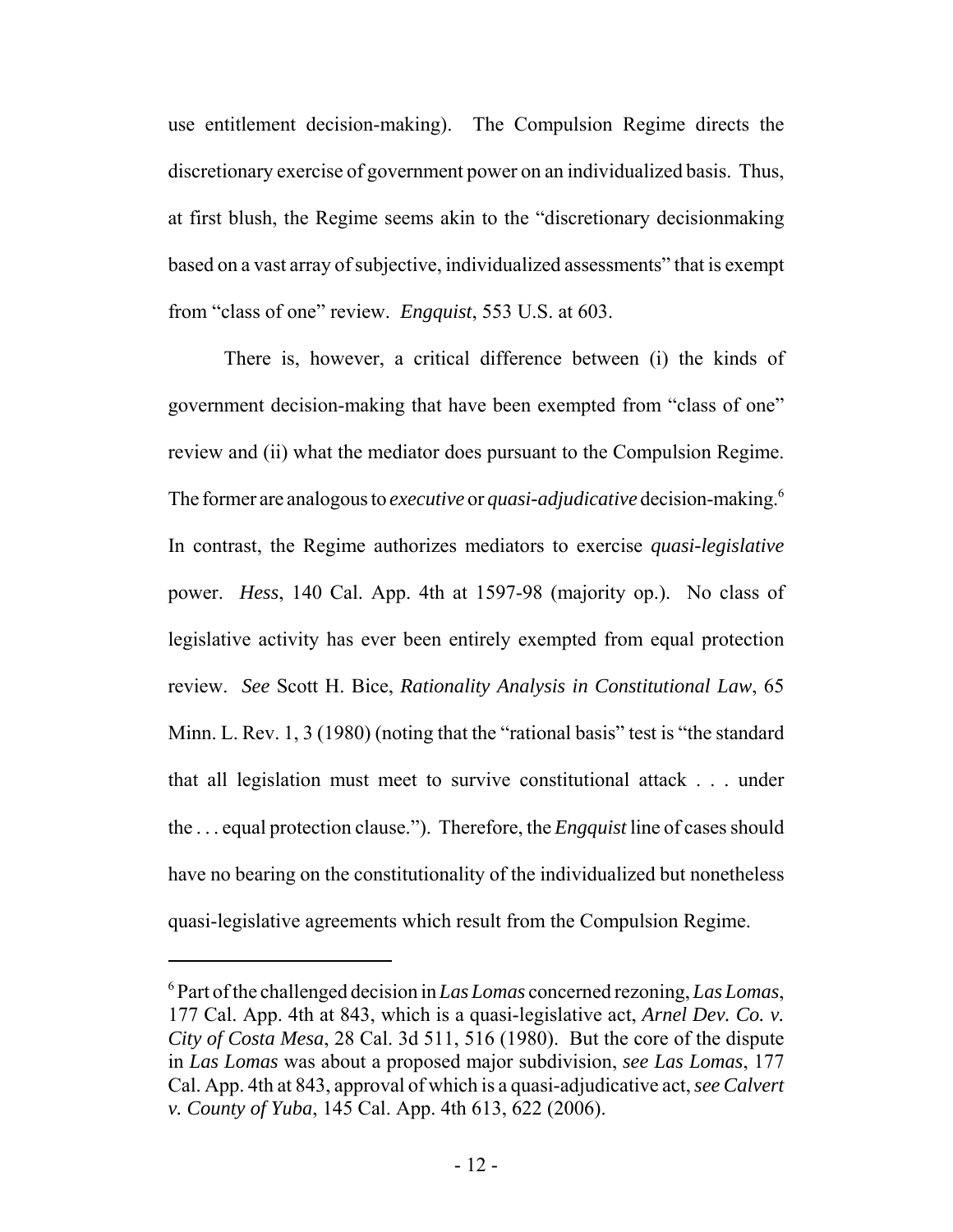### **D. Judicial Review of Irrational, Quasi-Legislative Targeting Is Essential to Fight Back Against Agency Capture and to Smoke Out Biased Decision-Making**

For policy reasons as well, maintaining "class of one" review for individualized legislative action—notwithstanding its slight similarity to other individualized forms of government power—makes sense. To exclude any exercise of legislative power from rational basis equal protection review, on the ground that the power is exercised on an individual basis, would threaten the fundamental principle that the "government [must] always act pursuant to a public purpose." Araiza, *supra*, at 460. Superficially inoffensive classifications may in reality reflect officials' own personal interests or those of private parties. *See id*. at 461. Hence, "class of one" review is essential to mitigate the effects of the private "capture" of legislative authority. *Cf.* Steven P. Croley, *Theories of Regulation: Incorporating the Administrative Process*, 98 Colum. L. Rev. 1, 5 (1998) (explaining that capture occurs when "agencies deliver regulatory benefits to well organized political interest groups, which profit at the expense of the general, unorganized public"). Notably, the risks of such capture under the Compulsion Regime are especially strong because one party—the union—is a regular player in mediation disputes. *Cf.* Rachel E. Barkow, *Insulating Agencies: Avoiding Capture Through Institutional Design*, 89 Tex. L. Rev. 15, 22 (2010) ("[T]he comparative overrepresentation of regulated or client interests in the process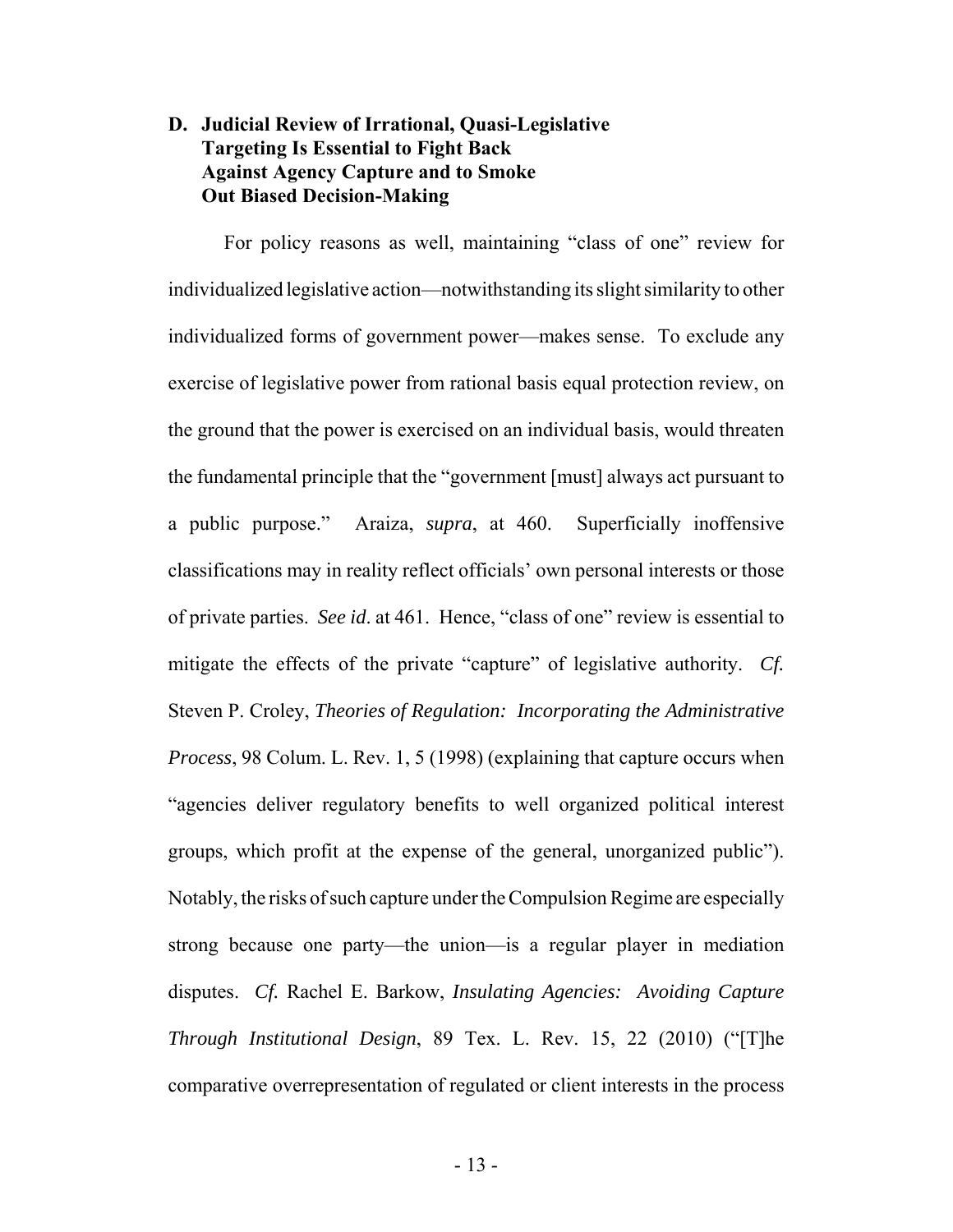of agency decision results in a persistent policy bias in favor of these interests." (quoting Richard B. Stewart, *The Reformation of American Administrative Law*, 88 Harv. L. Rev. 1667, 1713 (1975))).

Additionally, "class of one" review of all legislative classifications helps to smoke out improper motivations. *See Cleburne*, 473 U.S. at 446 (under equal protection rational basis review, the government "may not rely on a classification whose relationship to an asserted goal is so attenuated as to render the distinction arbitrary or irrational," or simply reflects "a bare . . . desire to harm a politically unpopular group" (quoting *U.S. Dep't of Agric. v. Moreno*, 413 U.S. 528, 534 (1973))). Without such salutary review, an enterprising legislature or government official exercising quasi-legislative power could classify irrationally, arbitrarily, or even with animus, so long as the burdensome classifications were issued on a per-person basis.<sup>7</sup>

The Compulsion Regime presents a substantial risk of arbitrary action. The mediator "hold[s] [the agricultural employer], and no other agricultural employer, to the terms of a private legislator's decision," yet is bound by "no

 $7$  The absence of such review would be especially pernicious given that the Bill of Attainder Clauses of the United States and California Constitutions, *see* U.S. Const. art. I, § 9, cl. 3; Cal. Const. art. I, § 9—which limit the Legislature's ability to regulate on an individual basis—typically apply only to formally "punitive" action. *Nixon v. Administrator of General Servs.*, 433 U.S. 425, 472-73 (1977); *Law Sch. Admission Council, Inc. v. State*, 222 Cal. App. 4th 1265, 1298-99 (2014). *See also Nixon*, 433 U.S. at 471 ("However expansive the prohibition against bills of attainder, it surely was not intended to serve as a variant of the equal protection doctrine . . . .").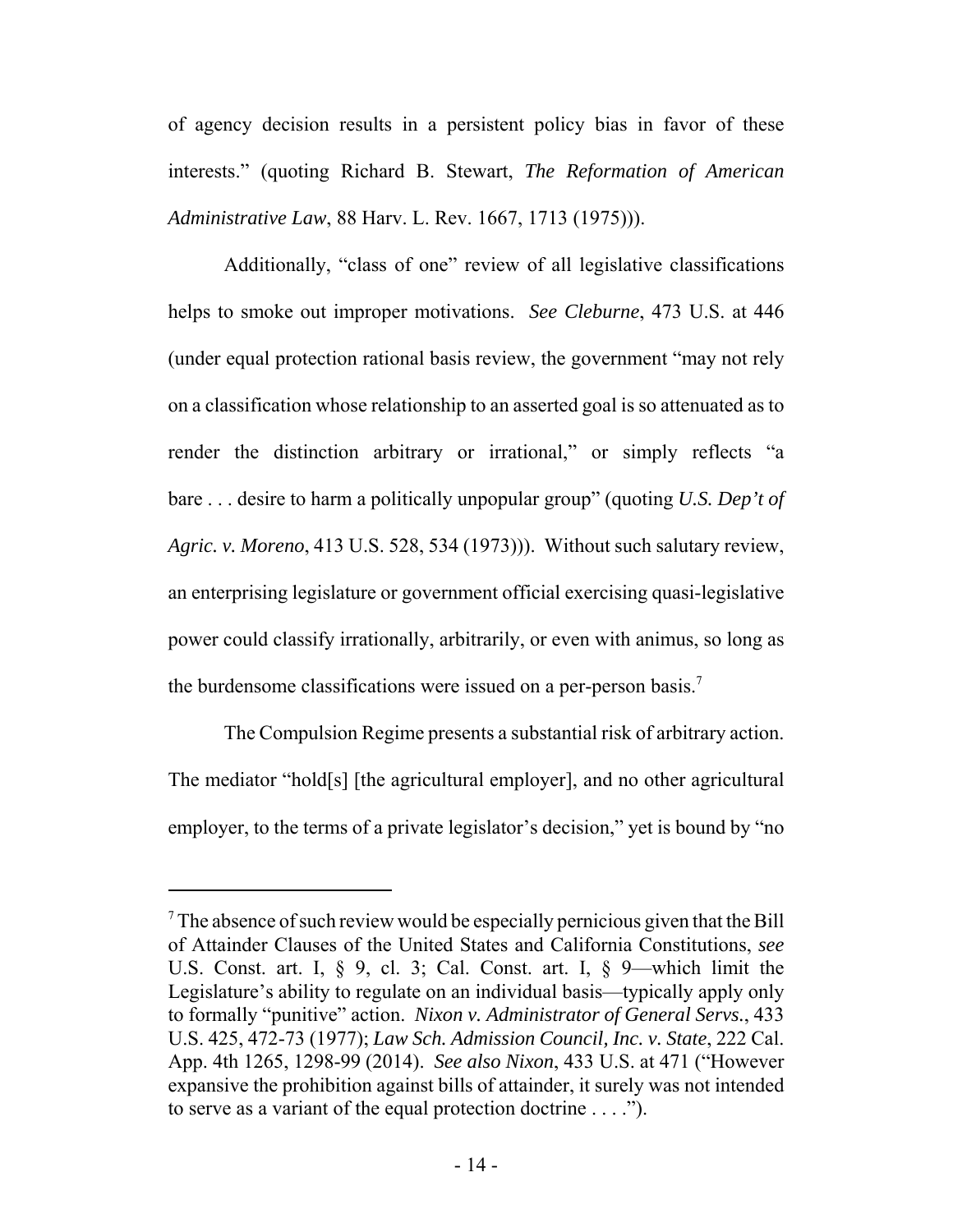standards" to ensure consistency among the agreements. *Hess*, 140 Cal. App. 4th at 1616-17 (Nicholson, J., dissenting). A mediator could require one employer to provide high wages and substantial medical benefits, but could compel another, similarly situated, employer to provide substantially lower wages and benefits. The only "reason" for the differing treatment would be the mediator's inscrutable (and possibly malign) judgment based on the weighing of unlimited factors. Maintaining "class of one" review for legislative and quasi-legislative action therefore helps to prevent such abuses of government power.

### **E. Judicial Review of Irrational, Quasi-Legislative Targeting Ensures That All Groups in Society Have a Meaningful Opportunity to Participate in the Laws and Regulations That Govern Them**

Judicial review of individualized legislative and quasi-legislative action also serves the goal of "representation reinforcement," *i.e.*, the protection of "those groups in society to whose needs and wishes elected officials have no apparent interest in attending." Josh Blackman, *Equal Protection from Eminent Domain: Protecting the Home of* Olech*'s Class of One*, 55 Loy. L. Rev. 697, 742 (2009) (quoting John Hart Ely, *Democracy and Distrust: A Theory of Judicial Review* 151 (1980)). The principle of representation reinforcement acknowledges that the Legislature rarely is interested in rectifying an injustice done to one regulated individual, as opposed to groups of such individuals. *See* Jonathan R. Macey, *Promoting Public-Regarding*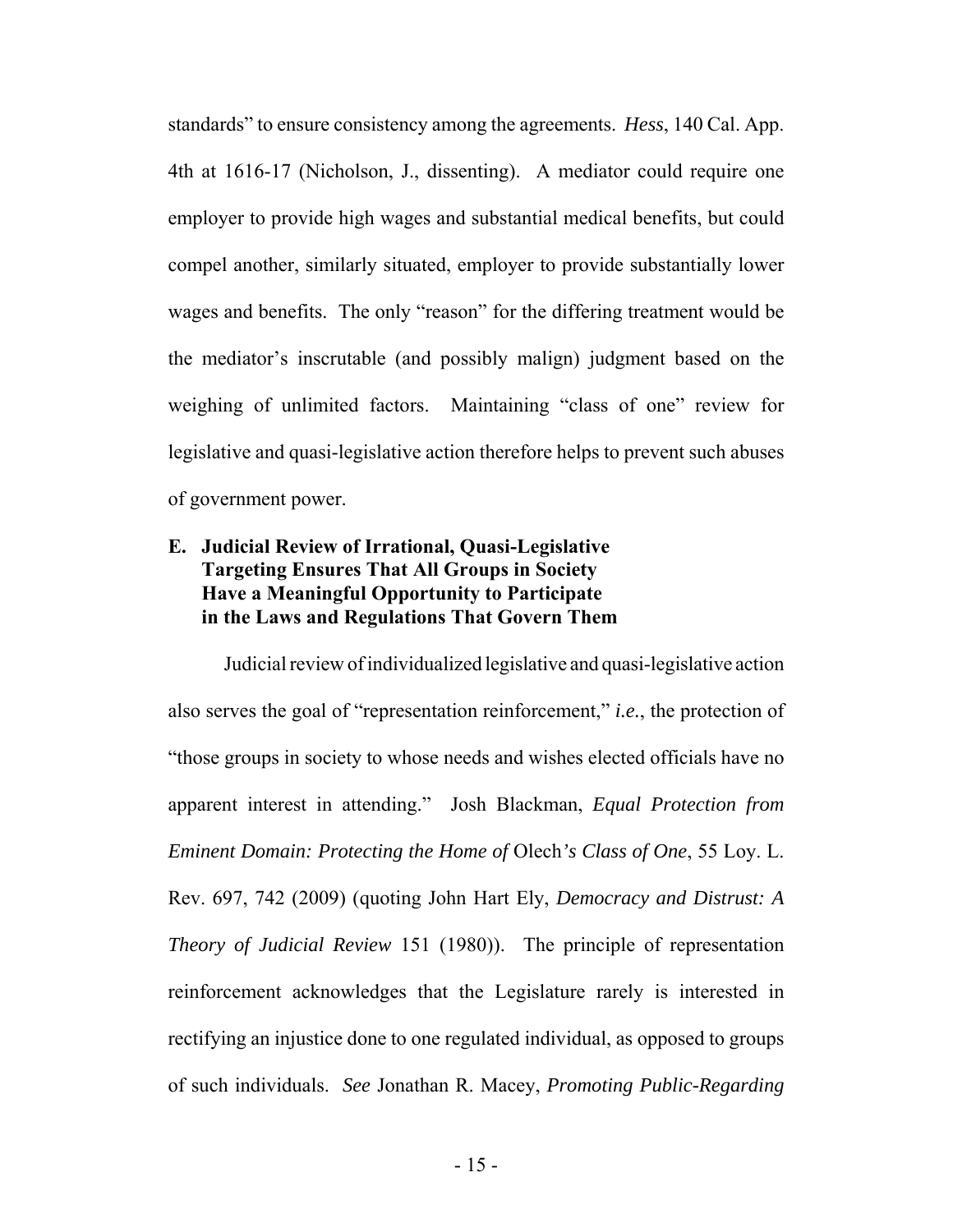*Legislation Through Statutory Interpretation: An Interest Group Model*, 86 Colum. L. Rev. 223, 231-32 (1986) ("[T]he laws that are enacted will tend to benefit whichever small, cohesive special interest groups lobby most effectively."). After all, it is "[r]esponsiveness to *broad* constituencies," rather than to individual citizens' complaints, that "is an important aspect of representation," Daniel A. Farber & Philip P. Frickey, *The Jurisprudence of Public Choice*, 65 Tex. L. Rev. 873, 889 (1987) (emphasis added). Representation reinforcement seeks to remedy that inadequacy.

The Compulsion Regime thwarts such reinforcement. Because the Compulsion Regime results in individualized legislation, employers who are unfairly burdened by it cannot readily band together with other employers to lobby the Board or the Legislature for redress. Their problem is that each is in a "class of one" with, by definition, discrete and different (and likely incommensurable) grievances. Even if that were not the case, targeted employers still might forego any protest and quietly accept otherwise objectionable terms. They reasonably would fear being made subject to worse terms imposed in retaliation. *See* Jesse Molina, Comment, *Broken Promises, Broken Process: Repairing the Mandatory Mediation Conciliation Process in Agricultural Labor Disputes*, 21 San Joaquin Agric. L. Rev. 179, 198 (2012) ("In the [mandatory mediation and conciliation] framework even if both parties participate, a union or grower can feel pressured to accept a collective bargaining term in fear that the mediator may impose a term on them, which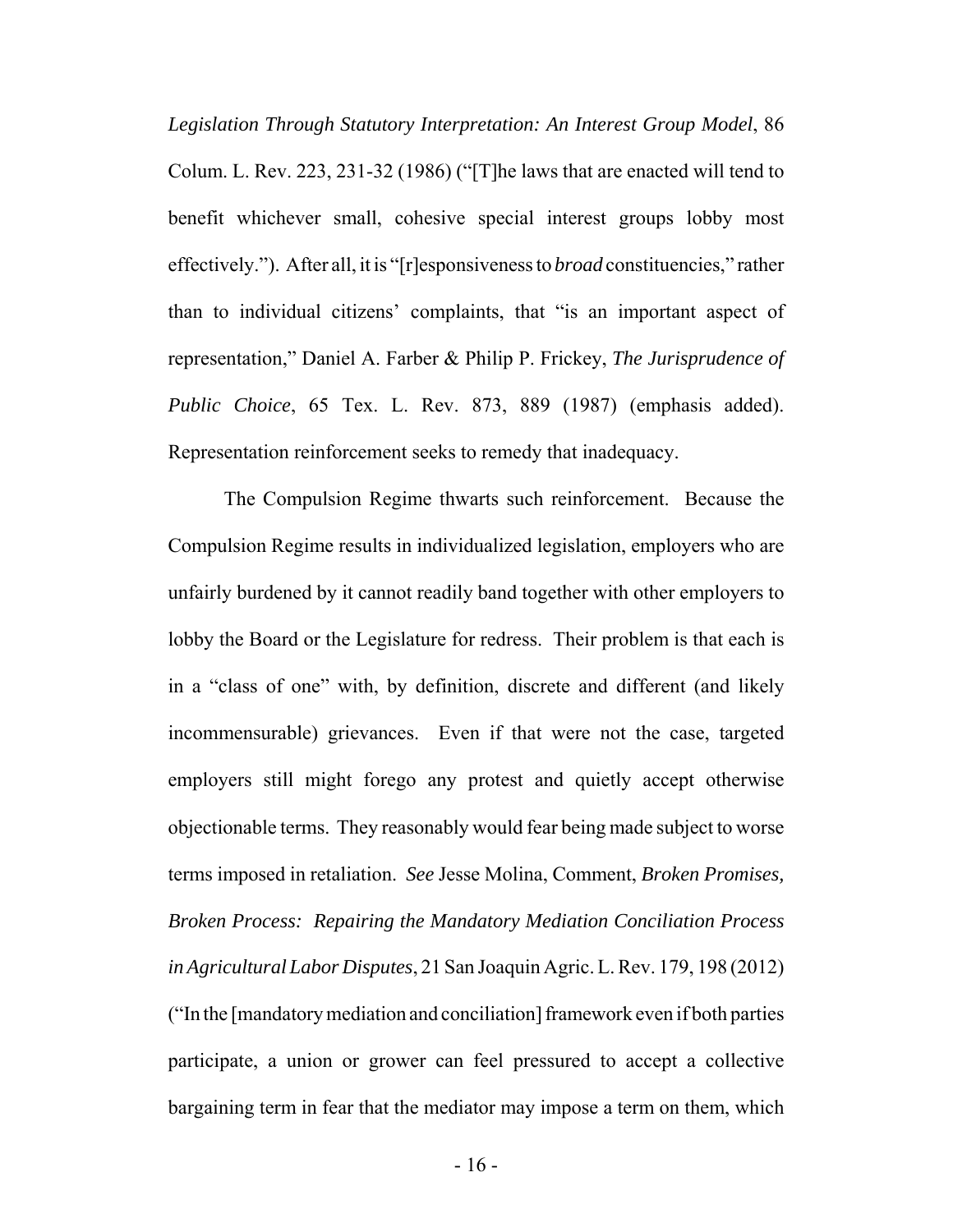greatly inhibits the parties' freedom to bargain and negotiate."). They also might fail to object because they lack the substantial resources necessary to litigate the matter through the administrative and judicial appeal process.

Hence, the only realistic and meaningful remedy for such grievances—one that ensures that all segments of society have a voice in selfgovernment—is the "class of one" review that the Equal Protection Clause guarantees. Under that review, the Compulsion Regime must fall.

#### **II**

#### **THE COMPULSION REGIME VIOLATES THE NON-DELEGATION DOCTRINE**

#### **A. The Legislature May Not Delegate the Resolution of Fundamental Policy Issues**

The California Constitution vests the legislative power of the state in the Legislature. Cal. Const. art. IV,  $\S$  1. Although the judiciary has interpreted this vesting so as not to prohibit all delegations, it nevertheless has imposed important limitations.8 *See generally Kugler v. Yocum*, 69 Cal. 2d 371, 375 (1968) ("[T]he doctrine prohibiting delegation of legislative power

<sup>8</sup> The doctrine can be traced at least as far back as John Locke. *See* John Locke, *The Second Treatise of Government*, *in Two Treatises of Government* 265, § 141 at 363 (Peter Laslett, ed. Cambridge 1988). ("[Power] being derived from the People by a positive voluntary Grant and Institution, can be no other, than what that positive Grant conveyed, which being only to make Laws, and not to make Legislators, the Legislative can have no power to transfer their Authority of making Laws, and place it in other hands."), *quoted in* Larry Alexander & Saikrishna Prakash, *Reports of the Nondelegation Doctrine's Death Are Greatly Exaggerated*, 70 U. Chi. L. Rev. 1297, 1297 (2003).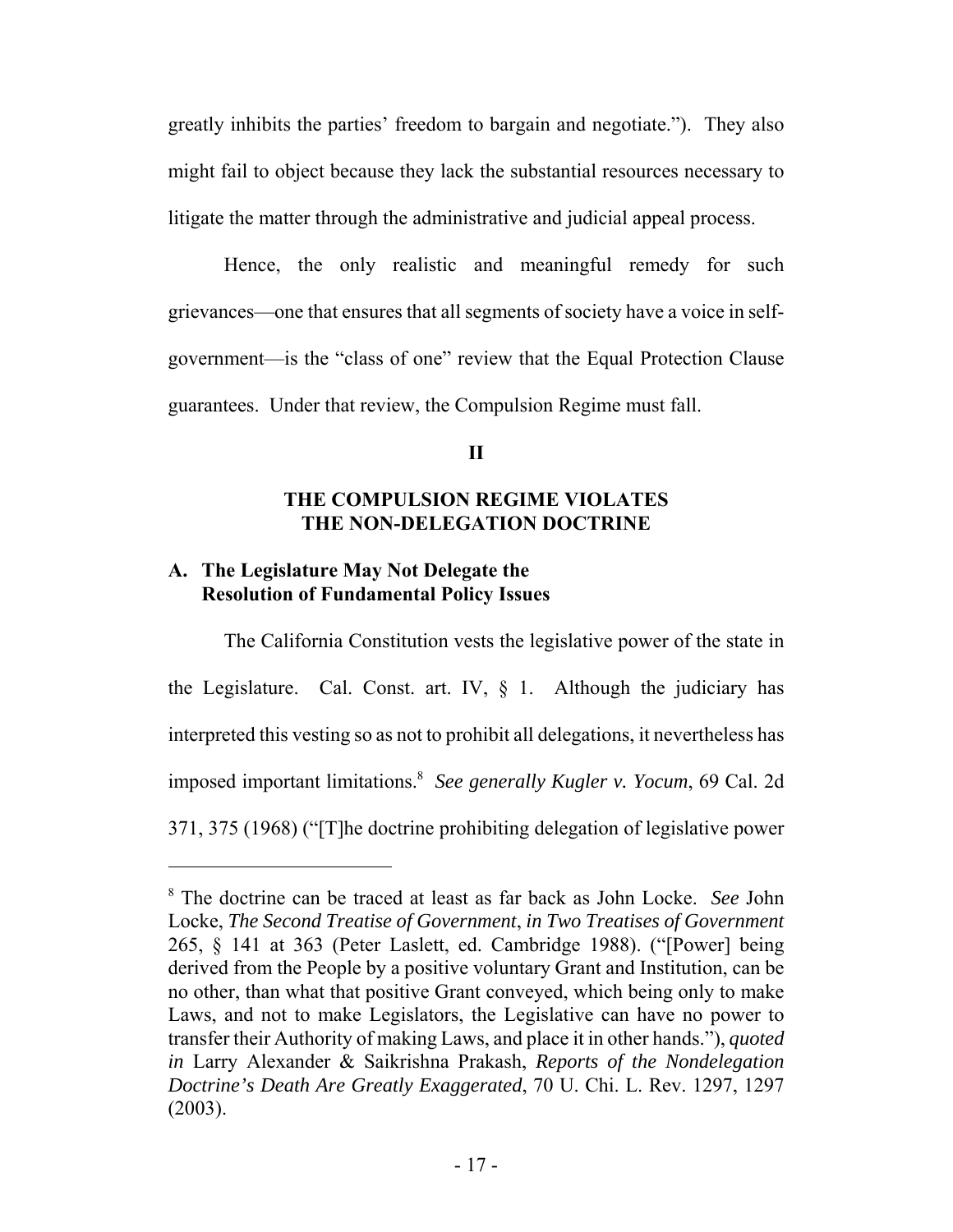. . . is well established in California."). Specifically, the Legislature may not "(1) leave<sup>[]</sup> the resolution of fundamental policy issues to others or  $(2)$  fail[] to provide adequate direction for the implementation of that policy." *Carson Mobilehome Park Owners' Ass'n v. City of Carson*, 35 Cal. 3d 184, 190 (1983). Both limitations must be observed to avoid an unconstitutional delegation. *See Birkenfeld v. City of Berkeley*, 17 Cal. 3d 129, 169 (1976).

The first limitation imposes upon the Legislature the duty to "effectively resolve the truly fundamental issues." *Kugler*, 69 Cal. 2d at 376. The second limitation imposes the duty "to establish an effective mechanism to assure the proper implementation of its policy decisions." *Id*. at 376-77. Such "proper implementation" may be achieved through the legislative setting of channeling standards. *See id*. at 375-76. It also may be achieved by establishing adequate "safeguards," such as vigorous judicial review. *See id*. at 381-82. *See also* Jennifer Holman, *Re-Regulation at the CPUC and California's Non-Delegation Doctrine: Did the CPUC Impermissibly Convey Its Power to Interested Parties?*, 20 Environs 58, 61 (June 1997) ("[T]he availability of judicial review is . . . commonly cited as one of the most important and effective safeguards."). Either way, the reason for requiring standards or safeguards is that, in their absence, "effective review of the exercise of the delegated power [is] impossible." *Blumenthal v. Bd. of Med. Exam'rs*, 57 Cal. 2d 228, 236 (1962).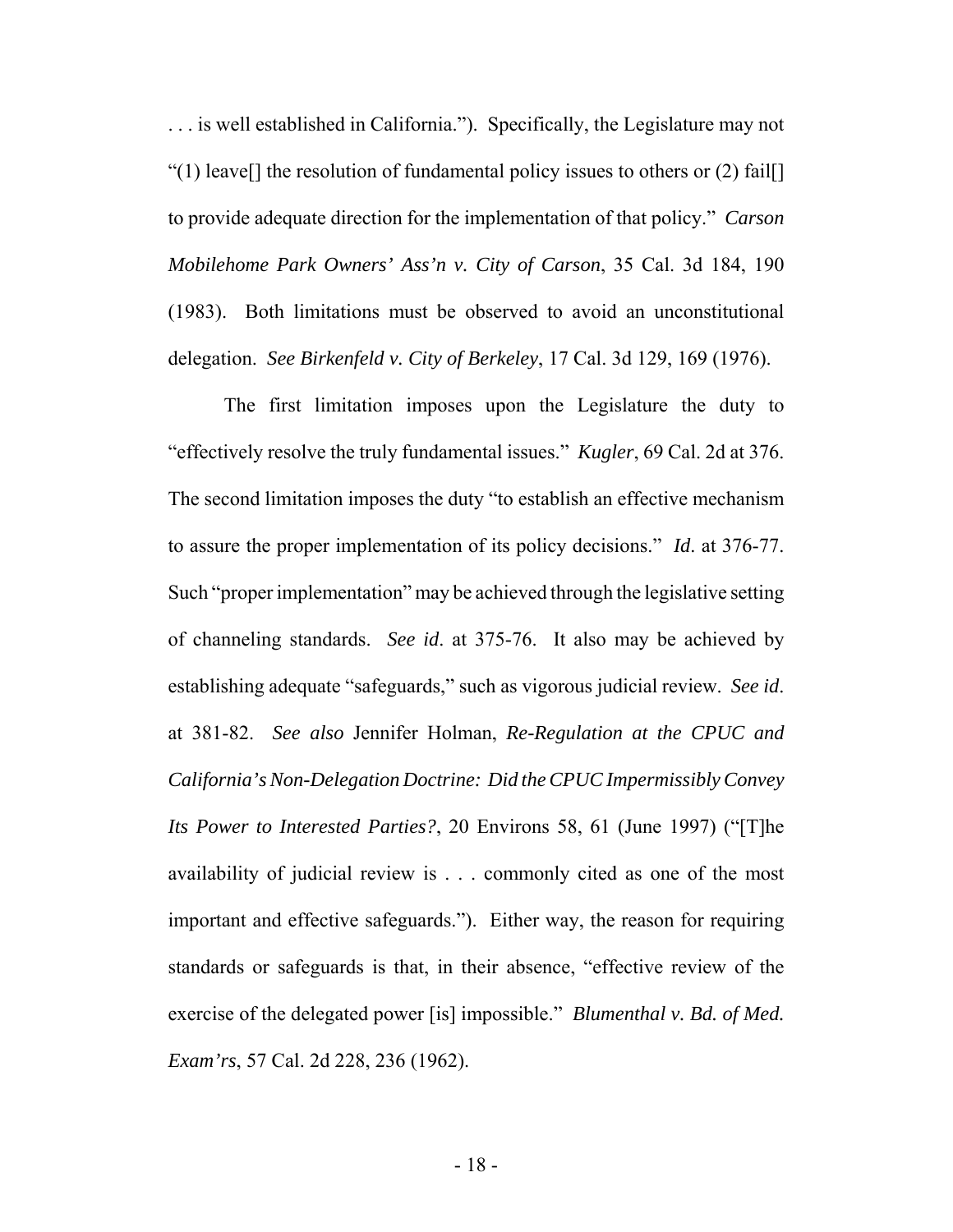### **B. Vigorous Enforcement of the Non-Delegation Doctrine Prevents Dangerous Concentrations of Power and Thereby Protects Important Democratic Values of Accountability and Public Deliberation**

Because the non-delegation doctrine is a corollary of the principle of the separation of powers, its enforcement helps to prevent dangerous concentrations of power. *See* Evan J. Criddle, *When Delegation Begets Domination: Due Process of Administrative Lawmaking*, 46 Ga. L. Rev. 117, 125-26 (2011) ("[T]he nondelegation doctrine should be viewed primarily as an expression of the . . . commitment to republican liberty."). *See also* Theodore J. Lowi, *Two Roads to Serfdom: Liberalism, Conservatism and Administrative Power*, 36 Am. U. L. Rev. 295, 296 (1987) ("[T]he delegation of broad and undefined discretionary power from the legislature to the executive branch deranges virtually all constitutional relationships and prevents attainment of the constitutional goals of limitation on power, substantive calculability, and procedural calculability.").

But just as important for this case, the doctrine also protects democratic values of accountability and public deliberation. *See Indus. Union Dep't, AFL-CIO v. Am. Petroleum Inst.*, 448 U.S. 607, 685 (1980) (Rehnquist, J., concurring) (observing that the doctrine serves the "important function[]" of ensuring that "important choices of social policy are made by [the legislature], the branch of our Government most responsive to the popular will"). The doctrine helps to "ensur[e] a deliberative democracy" by encouraging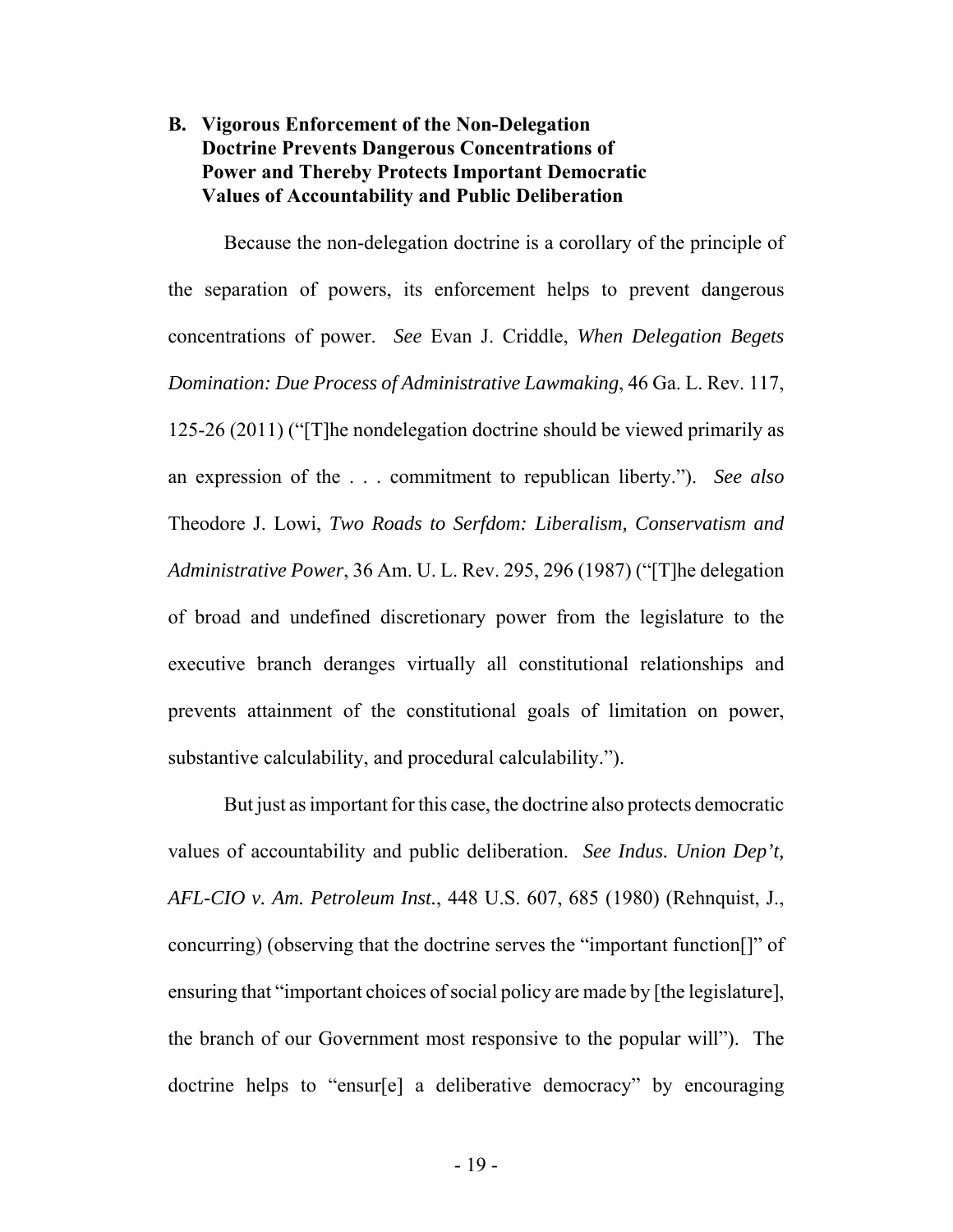"accountability [as well as] reflectiveness." Cass R. Sunstein, *Is the Clean Air Act Unconstitutional?*, 98 Mich. L. Rev. 303, 336 (1999). It promotes "public accountability" by requiring the Legislature "to make specific decisions, thereby incorporating the views of the public." C. Boyden Gray, *The Search for an Intelligible Principle: Cost-Benefit Analysis and the Nondelegation Doctrine*, 5 Tex. Rev. L. & Pol. 1, 21 (2000). These protections are fundamental to a free society. *See Dep't of Transp. v. Ass'n of Am. Railroads*, 135 S. Ct. 1225, 1234 (2015) (Alito, J., concurring) ("Liberty requires accountability.").

#### **C. Vigorous Enforcement of the Non-Delegation Doctrine Thwarts the Anti-Democratic Dangers of Rent-Seeking**

By precluding the Legislature from passing off difficult issues, the doctrine also protects against the rent-seeking<sup>9</sup> dangers of unfettered delegation. Such protection is critical, for "[w]hen citizens cannot readily identify the source of legislation or regulation that affects their lives, Government officials can wield power without owning up to the consequences." *Dep't of Transp.*, 135 S. Ct. at 1234 (Alito, J., concurring). That temptation is strong because "delegation enables individual legislators to reduce the political costs of policies that injure relatively uninterested voters, without losing credit for benefits bestowed on those interest groups intensely

<sup>&</sup>lt;sup>9</sup> "Broadly speaking, [r]ent seeking is the socially costly pursuit of wealth transfers." Richard L. Hasen, *Lobbying, Rent-Seeking, and the Constitution*, 64 Stan L. Rev. 191, 228 (2012) (internal quotation marks omitted).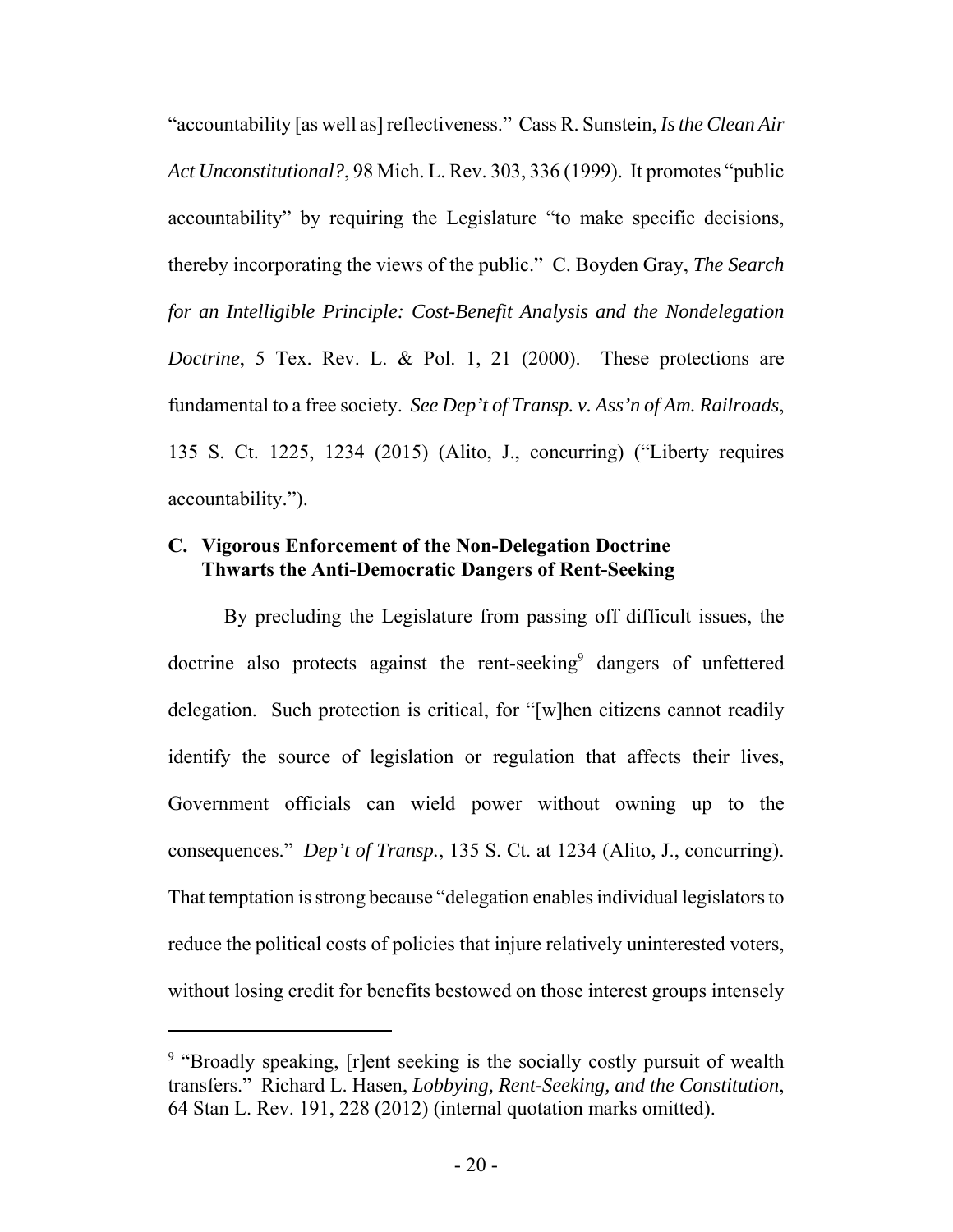enough motivated to trace the chain of power." Donald A. Dripps, *Delegation and Due Process*, 1988 Duke L.J. 657, 668. Thus, the need for the doctrine's protection is particularly acute where, as here, the attempted delegation is to private parties. *See Hess*, 140 Cal. App. 4th at 1608 (acknowledging that "the mediator is a private person rather than a publicly accountable official"). For in that instance, the government "ce[des] power to unelected and politically unaccountable persons who have every incentive to exercise the delegated power for their own ends." Calvin R. Massey, *The Non-Delegation Doctrine and Private Parties*, 17 Green Bag 2d 157, 167 (2014).

#### **D. The Compulsion Regime Violates the Non-Delegation Doctrine**

#### **1. The Legislature Failed to Resolve the Fundamental Issues of Agricultural Labor Disputes**

The Compulsion Regime violates the non-delegation doctrine as well as the democratic values that animate it because the Legislature has not resolved the fundamental policy questions of agricultural labor disputes. How high should wages be? What should the employer's profit margin be? How and when is time off to be made available? The Compulsion Regime is silent as to all of these issues.<sup>10</sup> It provides no direction as to how they should be

 $10$  The Legislature certainly knows how to set broadly applicable worker protections. *See, e.g.*, Lab. Code § 204 (rules for when and how workers are to be paid); *id*. §§ 510-512 (rules for the length of the workday and meal periods); *id*. § 1182.12 (minimum wage for all industries).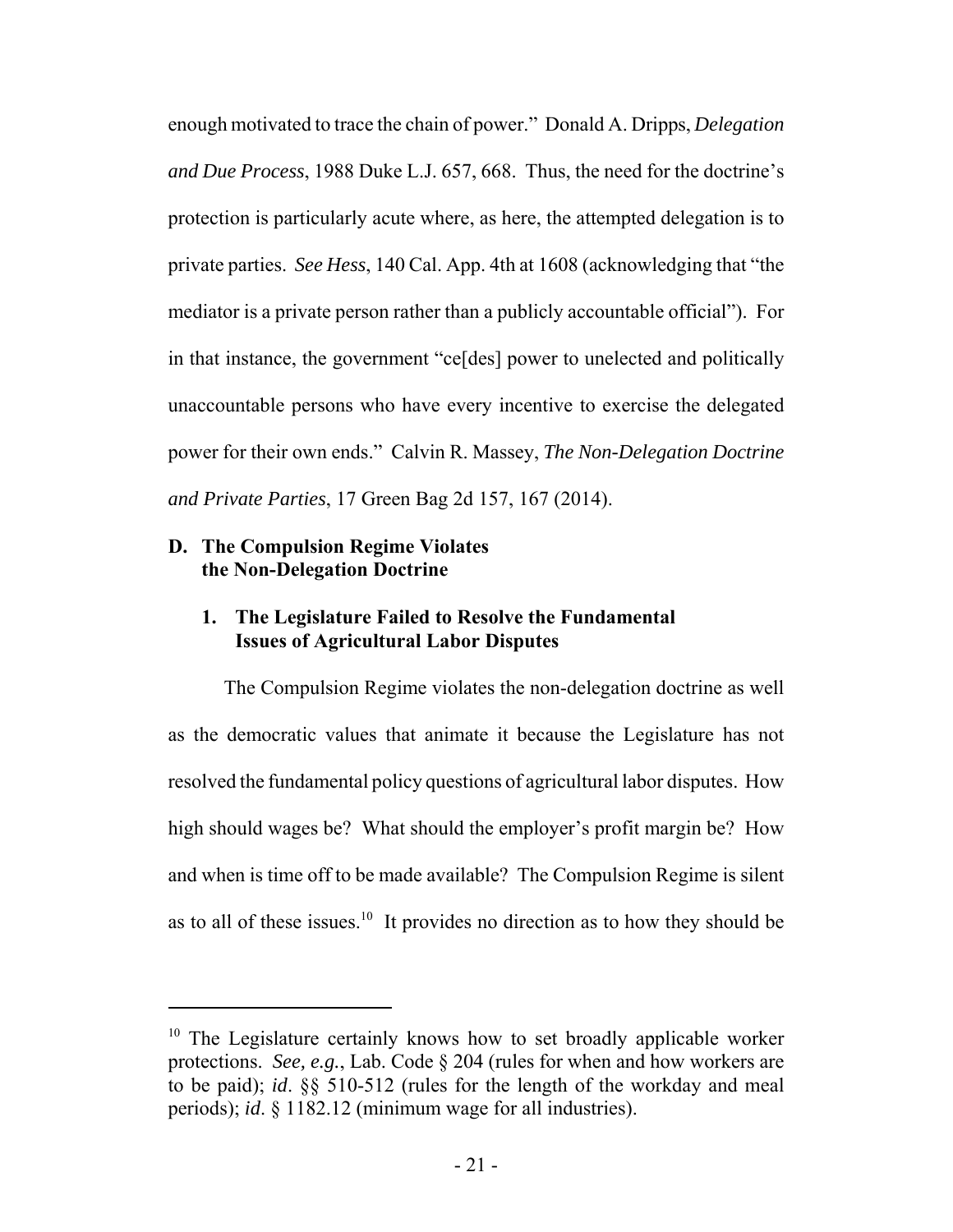resolved.11 Instead, it merely establishes *a forum* for their binding resolution. Such discretion cannot be squared with the non-delegation doctrine. *See Int'l Union v. Occupational Safety & Health Admin.*, 938 F.2d 1310, 1317 (D.C. Cir. 1991) (allowing an agency to regulate "to the verge of economic ruin" or "to do nothing at all" would "raise a serious nondelegation issue"), *discussed in* Cass R. Sunstein, *Is OSHA Unconstitutional*, 94 Va. L. Rev. 1407, 1417-20 (2008). *Cf*. *Coastside Fishing Club v. Cal. Resources Agency*, 158 Cal. App. 4th 1183, 1209 (2008) (holding as sufficiently elaborated a legislative grant requiring a plan to serve six specified goals and to contain five specified elements).

To be sure, "[w]hen the Legislature delegates its power, standards may be implied by the statutory purpose to avoid arbitrary action." *City of Glendale v. Marcus Cable Assocs., LLC*, 231 Cal. App. 4th 1359, 1380 (2014). In enacting the Regime, the Legislature declared its purpose to be to "ensure

<sup>&</sup>lt;sup>11</sup> In *Pacific Legal Foundation v. Brown*, 29 Cal. 3d 168, 201 (1981), this Court rejected a non-delegation challenge to the State Employer-Employee Relations Act, which allows the Governor to collectively bargain with state employee unions regarding wages, hours, and other conditions of employment. Permitting the head of the executive branch to negotiate with employees of executive branch agencies is a substantially less dramatic delegation than that contained in the Compulsion Regime. In *Birkenfeld*, this Court rejected a nondelegation challenge to a municipal charter amendment governing adjustments for maximum rents. 17 Cal. 3d at 168. This Court reasoned that the amendment's delegation of power was sufficiently constrained by a list of nonexclusive factors combined with a clear statement of purpose. *Id*. In contrast, here the Compulsion Regime is not limited to the narrow legislative matter of setting wages but instead extends to all issues relating to employment.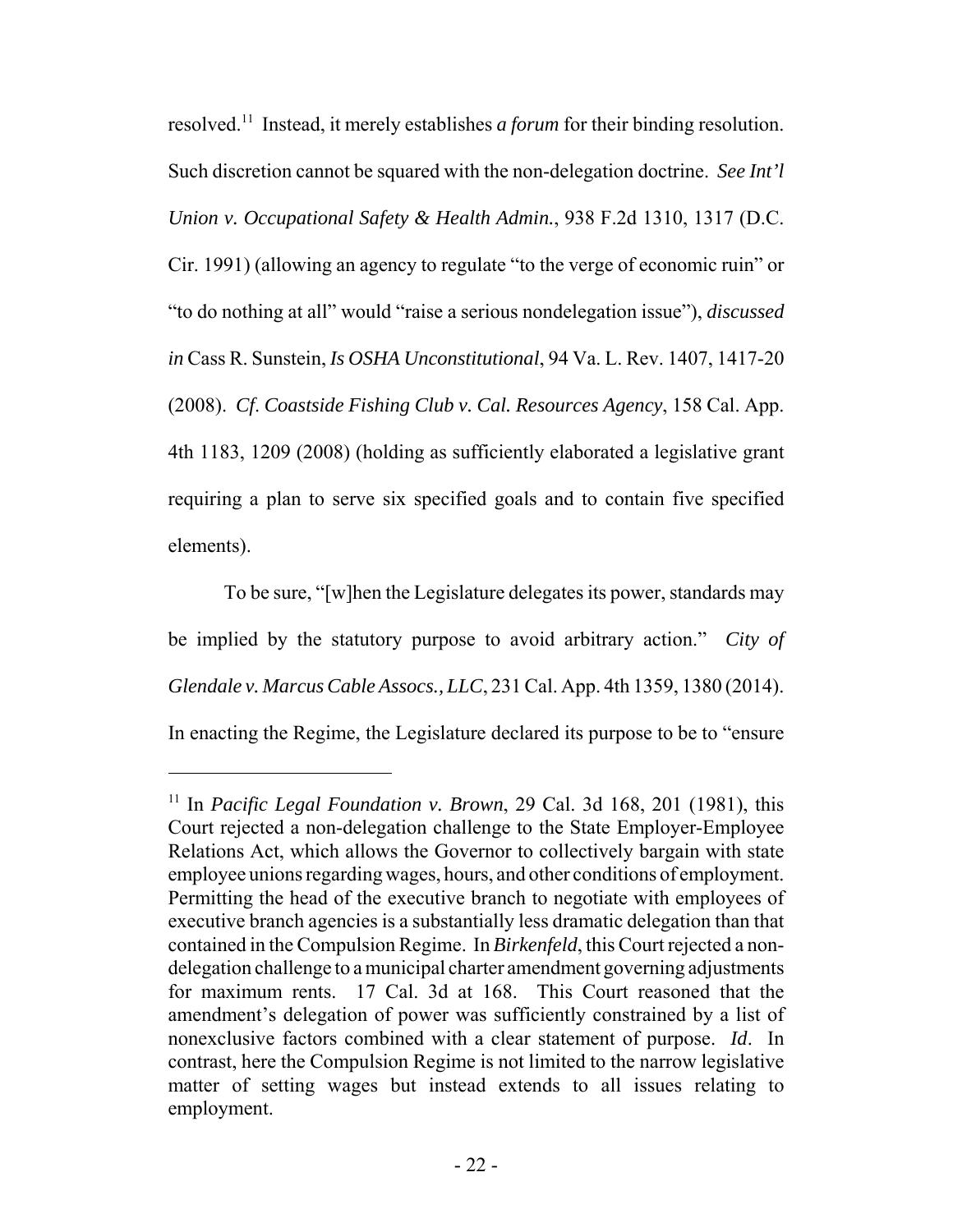a more effective collective bargaining process between agricultural employers and agricultural employees." Cal. Stats. 2002, ch. 1145, § 1, at 7401. That in turn would "ameliorate the working conditions and economic standing of agricultural employees, create stability in the agricultural labor force, and promote California's economic well-being by ensuring stability in its most vital industry." *Id*.

These legislative declarations mean simply that the Compulsion Regime's purpose is to do good for the agricultural industry. Such a bland and broad assertion cannot resolve the fundamental policy questions over how best to achieve that end. Although the Legislature generally may delegate the "attainment of the ends" of its policy, *Wilson v. State Bd. of Educ.*, 75 Cal. App. 4th 1125, 1146 (1999), accepting as adequate a very broad articulation of policy would eviscerate the non-delegation doctrine. Laws are supposed to serve the common good, *see Massingill v. Dep't of Food & Agric.*, 102 Cal. App. 4th 498, 504 (2002) (noting the "power of the state to [enact] reasonable regulation for the general welfare") (quoting 8 Witkin, Summary of Cal. Law (9th ed. 1988) Constitutional Law, § 784, p. 311), but the Legislature could not constitutionally delegate to an agency the power to regulate "as you think best for the People." *See People v. Williams*, 175 Cal. App. 3d Supp. 16, 23 (1985) ("The power . . . to determine the general purpose or policy to be achieved by the law and to fix the limits of its operation cannot be delegated."). *See also* Gary Lawson, *Delegation and Original Meaning*, 88 Va. L. Rev. 327, 372-73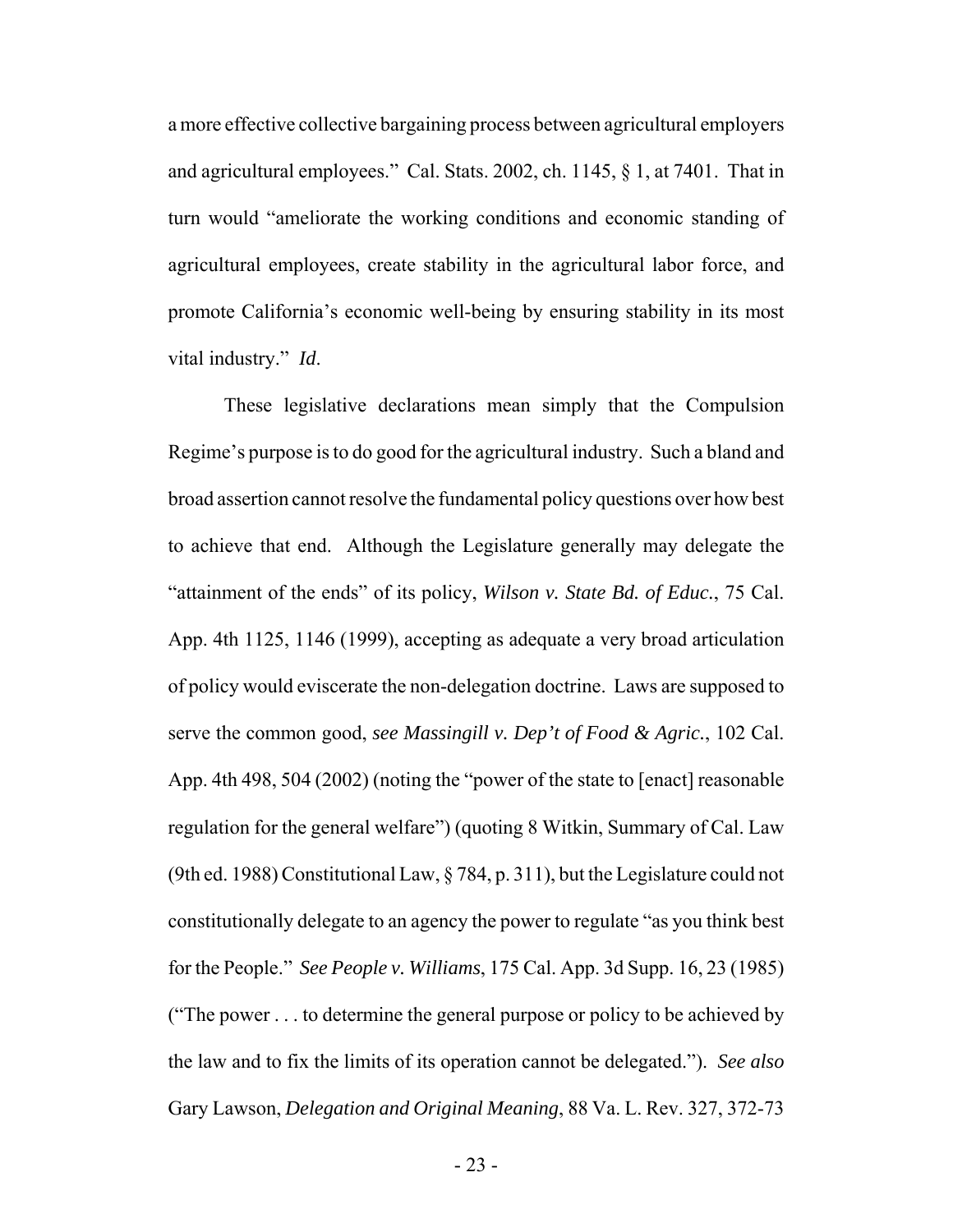(2002) ("The act of legislation is not completed simply by announcing an ambition; . . . the legislature [must] specify how and to what extent those ambitions should be realized."), *summarizing* David Schoenbrod, *The Delegation Doctrine: Could the Court Give It Substance?*, 83 Mich. L. Rev. 1223, 1227 (1985); Cass R. Sunstein, *Is OSHA Unconstitutional?*, 94 Va. L. Rev. 1407, 1407 (2008) (observing that a statute directing an agency to "Do what you believe is best" would violate the nondelegation doctrine). Thus, the Compulsion Regime does not resolve the fundamental issues of agricultural labor disputes. $12$ 

#### **2. The Compulsion Regime Lacks Meaningful Safeguards**

The Compulsion Regime also lacks effective safeguards. The Board's review of the mediator's decision, and the court of appeal's review of the Board's decision—essentially "arbitrary and capricious" or "abuse of discretion" review, *see* Lab. Code §§ 1164.3(a), 1164.5(b)—is extremely deferential.<sup>13</sup> This absence of meaningful standards undercuts even the

 $12$  For the same reasons articulated in this section, the Compulsion Regime lacks standards to channel the delegation of legislative power. *Cf. Kugler*, 69 Cal. 2d at 375-76 ("[L]egislative power may properly be delegated if channeled by a sufficient standard.").

<sup>&</sup>lt;sup>13</sup> Notably, even the Board itself is powerless to review uncontested issues. *See* Lab. Code § 1164.3(b) (the Board must order as final those provisions of the mediator's report not petitioned for review). Thus, a union that does not adequately represent its workers could agree to employment terms odious to those workers. The Compulsion Regime leaves them without recourse.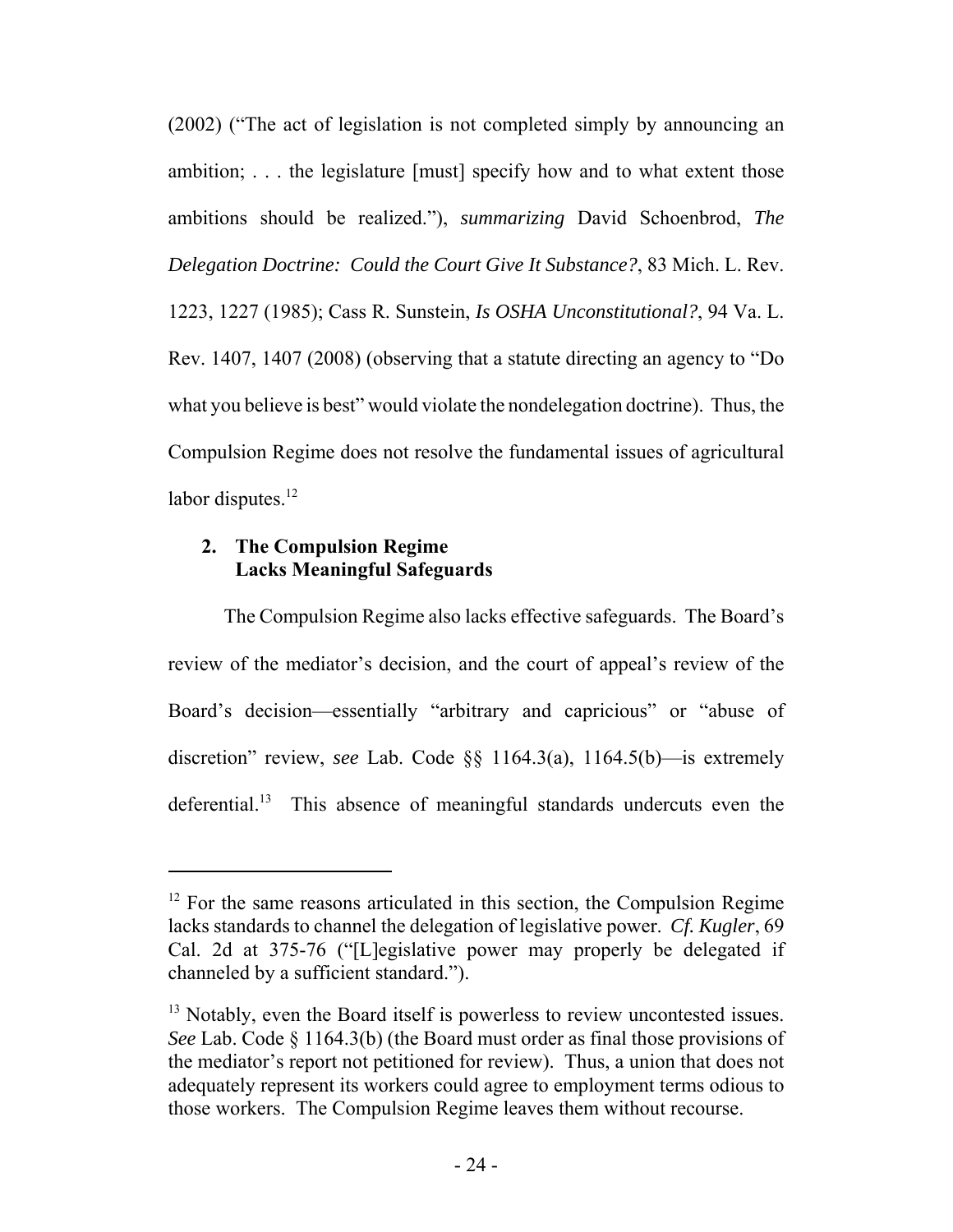minimal review authorized by statute. *Cf.* Schoenbrod, *supra*, at 1239 ("A statute that fails to make key choices reflects little in the way of legislative will and so will allow a wide range of 'lawful' agency activity.").

Adequate safeguards could include statutory backstops, multiple layers of de novo review, and notification procedures to allow the Legislature to redress unjust applications.<sup>14</sup> The Regime affords none of these protections: the mediator has no backstop to the terms he may impose; his decision is not subject to de novo review; his assembling of the record is not subject to the Evidence  $Code<sup>15</sup>$ ; and his decisions take effect without any lengthy notice period. In short, the Regime provides no safeguard to ensure that individual

<sup>14</sup> *See Duarte Nursery, Inc. v. Cal. Grape Rootstock Improvement Comm'n*, 239 Cal. App. 4th 1000, 1019 (2015) (finding adequate safeguards where an agency's oversight included the power to order the delegate "to cease or correct any acts not in the public interest" and where the delegate's discretion was limited by maximum assessment rates); *Golightly v. Molina*, 229 Cal. App. 4th 1501, 1517-18 (2014) (finding adequate safeguards where an agency's oversight included multiple layers of presumably de novo review coupled with spending caps); *Sturgeon v. County of Los Angeles*, 191 Cal. App. 4th 344, 354 (2010) (finding adequate safeguards where an agency was required to report inconsistencies to the Legislature and where adverse action had to be preceded by a lengthy notice period, which would allow the Legislature to rectify any inappropriate action).

<sup>&</sup>lt;sup>15</sup> For example, on-the-record discussions before the mediator are exempt from the Evidence Code's confidentiality provisions governing mediation. *See* Cal. Code Regs. tit. 8, § 20407(a)(2); Molina, *supra*, at 194-95. Interestingly, employees are *forbidden* to attend even on-the-record portions of the mediation. *See Gerawan Farming, Inc. v. United Farmworkers of Am.*, 39 ALRB No. 13, at 10 (Aug. 21, 2013) ("[W]e do not think the public interest in the process of reaching an agreement as to the terms of a collective bargaining agreement is served by public presence during that process.").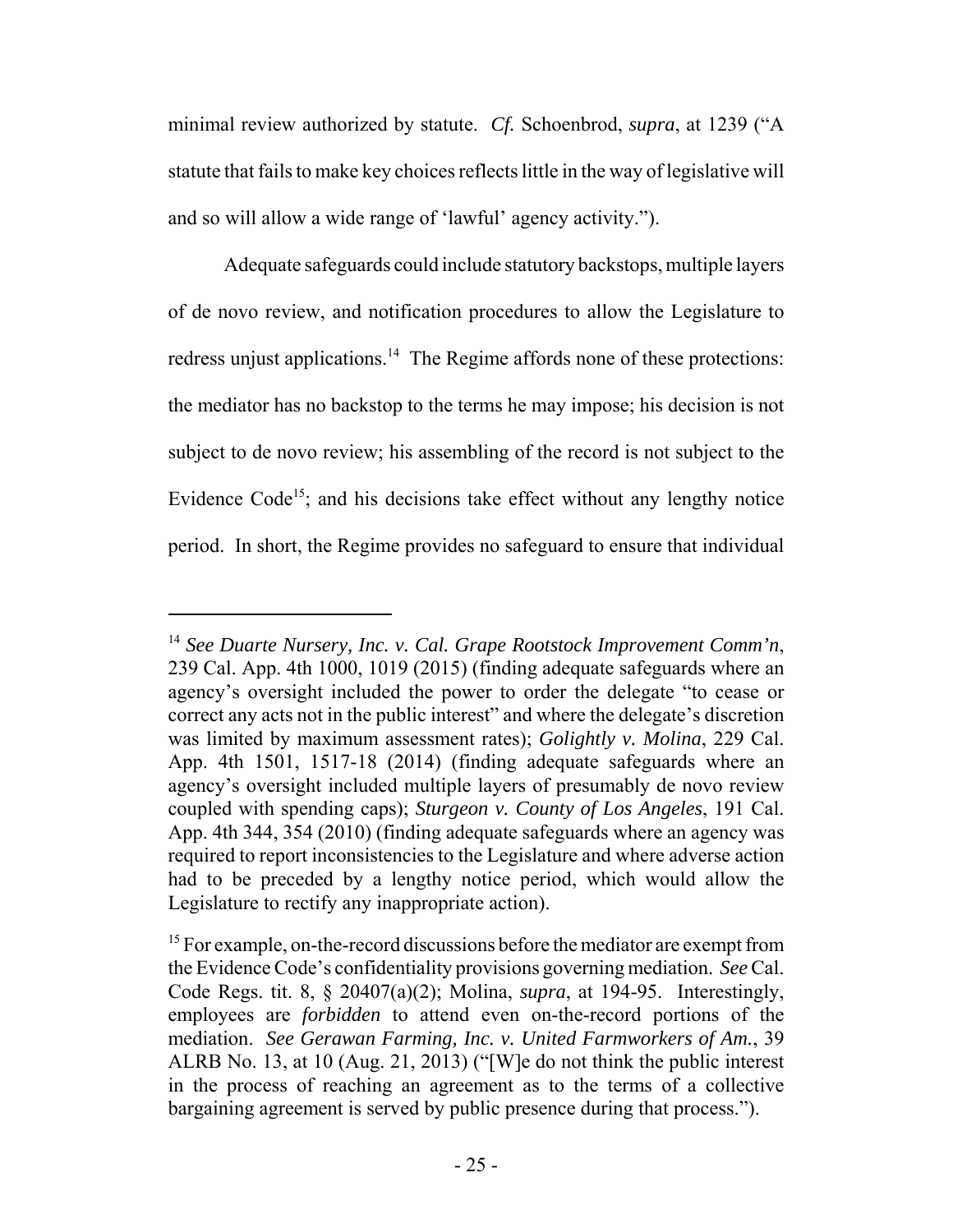agricultural employers will be treated fairly and consistently. *See* Molina, *supra*, at 204 ("[T]he [Process] violates the ethical mandates of the California Rules of Court, American Bar Association, Model Standards for Mediators, and the Arbitrator Code.").

### **3. Invalidating the Compulsion Regime Would Vindicate the Key Democratic Values Undergirding the Non-Delegation Doctrine**

Overturning the Compulsion Regime would serve the purposes underlying the non-delegation doctrine. Demanding that the Legislature establish the basic contours of collective bargaining agreements would signal to the public what their representatives believe is most important in the agricultural employer-employee relationship. That signaling would enable the electorate to hold legislators accountable for their choices, *see* Martin H. Redish, *The Constitution as Political Structure* 136-37 (1995) ("[A]ccountability for lawmakers constitutes the sine qua non of a representative democracy."), *quoted in* Lawson, *supra*, at 374, rather than letting them pass off the difficult decisions to others, *see* Cynthia R. Farina, *Deconstructing Nondelegation*, 33 Harv. J.L. & Pub. Pol'y 87, 95 (2010) ("Lawyers and political scientists alike have charged that delegation enables the legislature to punt the really tough policy choices."). It also would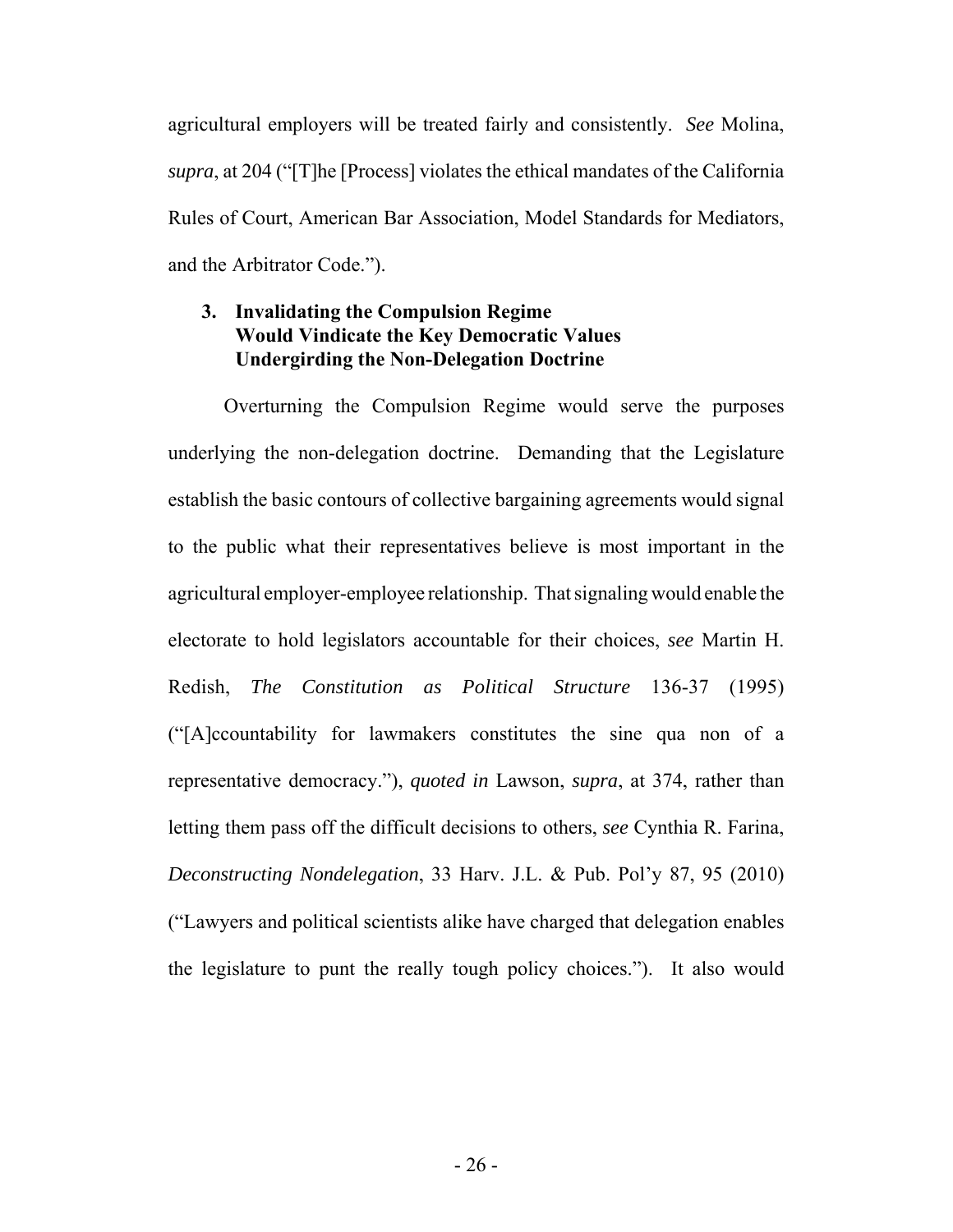guarantee that the liberty of contract otherwise enjoyed by employers and employees would not be abridged "unless diverse members of [the Legislature] have been able to agree on a particular form of words." Sunstein, *supra*, at 336. That is "an important safeguard of freedom." *Id*. *See Dep't of Transp.*, 135 S. Ct. at 1237 (Alito, J., concurring) ("The principle that Congress cannot delegate away its vested powers exists to protect liberty."). Finally, it would serve the doctrine's purpose of "avoiding or minimizing unchecked power," *McHugh v. Santa Monica Rent Control Bd.*, 49 Cal. 3d 348, 362 (1989), by requiring that mediators' drafting discretion be circumscribed by meaningful standards and goals. Overturning the Regime would therefore serve the public's interest in a free and open democracy as much as it would the business interests of agricultural employers and employees.

#### **CONCLUSION**

The Compulsion Regime creates an unfair system whereby agricultural employers can be made subject to irrational and arbitrary labor regulation. Through its unchecked grant of legislative power to private mediators, the Regime threatens fundamental republican and democratic values of separation of powers and accountability. The Regime is unconstitutional.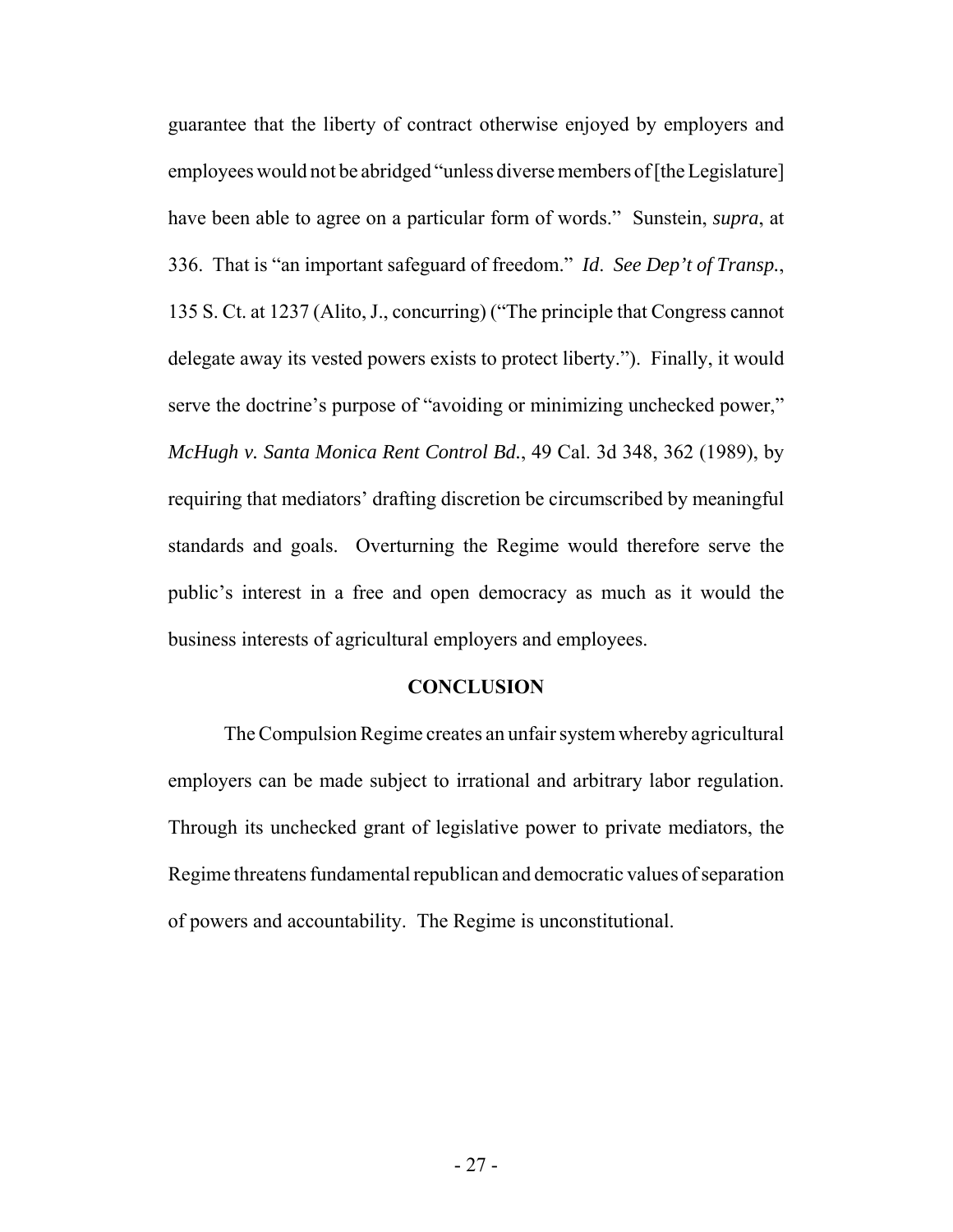The judgment of the court of appeal should be affirmed.

DATED: May 16, 2016.

Respectfully submitted,

DAMIEN M. SCHIFF Pacific Legal Foundation

LUKE A. WAKE NFIB Small Business Legal Center

By Jammen M. SCH

Attorneys for Amici Curiae National Federation of Independent Business Small Business Legal Center, Cato Institute, California Farm Bureau Federation, California Fresh Fruit Association, Western Growers Association, and Ventura County Agricultural Association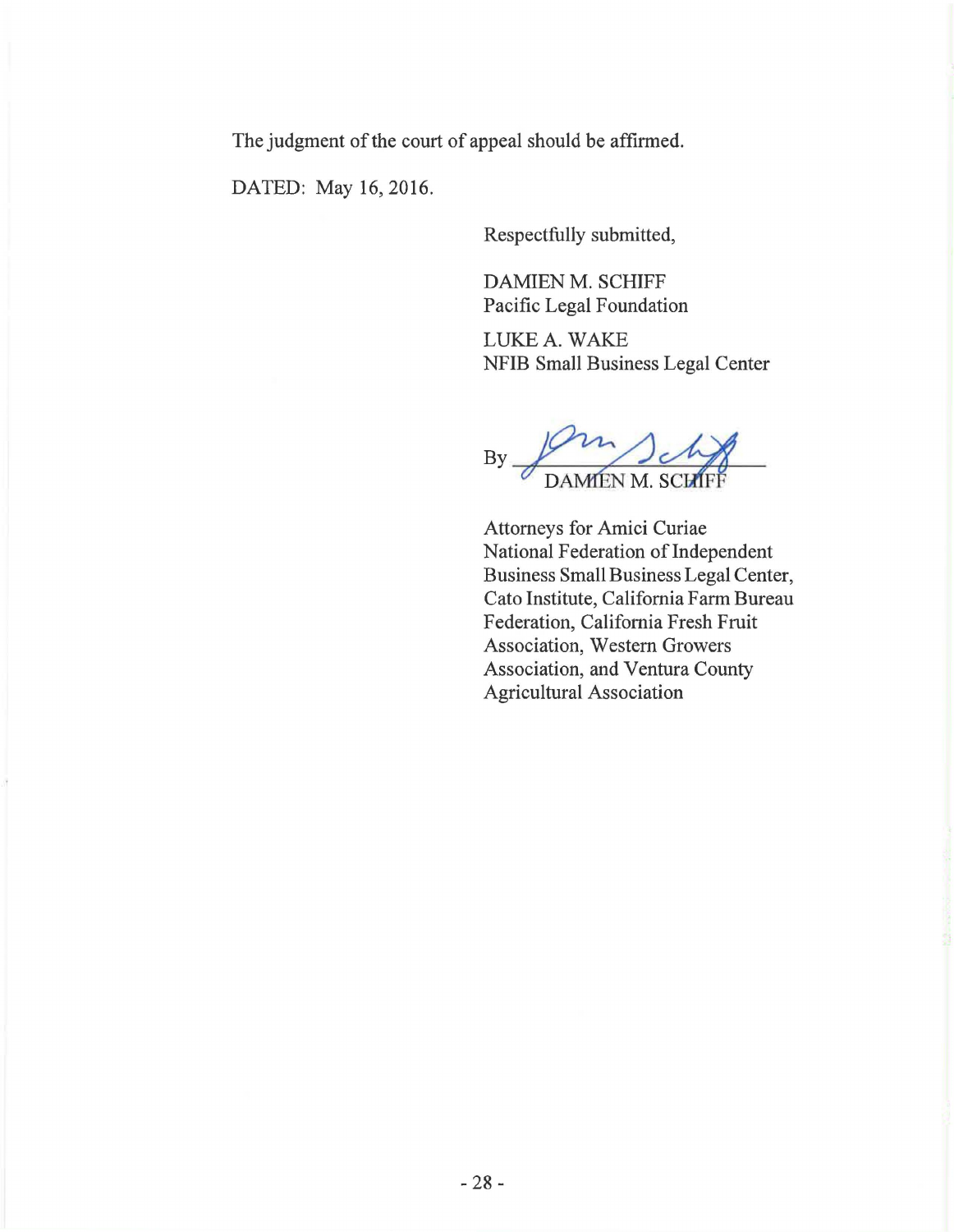#### **CERTIFICATE OF COMPLIANCE**

Pursuant to California Rule of Court  $8.204(c)(1)$ , I hereby certify that the foregoing APPLICATION TO FILE AMICUS CURIAE BRIEF AND AMICUS CURJAE BRJEF OF THE NATIONAL FEDERATION OF INDEPENDENT BUSINESS SMALL BUSINESS LEGAL CENTER, CATO INSTITUTE, CALIFORNIA FARM BUREAU FEDERATION, CALIFORNIA FRESH FRUIT ASSOCIATION, WESTERN GROWERS ASSOCIATION, AND VENTURA COUNTY AGRJCULTURAL ASSOCIATION IN SUPPORT OF PETITIONER GERA WAN FARMING, INC., is proportionately spaced, has a typeface of 13 points or more, and contains 6,592 words.

DATED: May 16, 2016.

m<br>MENM. SCI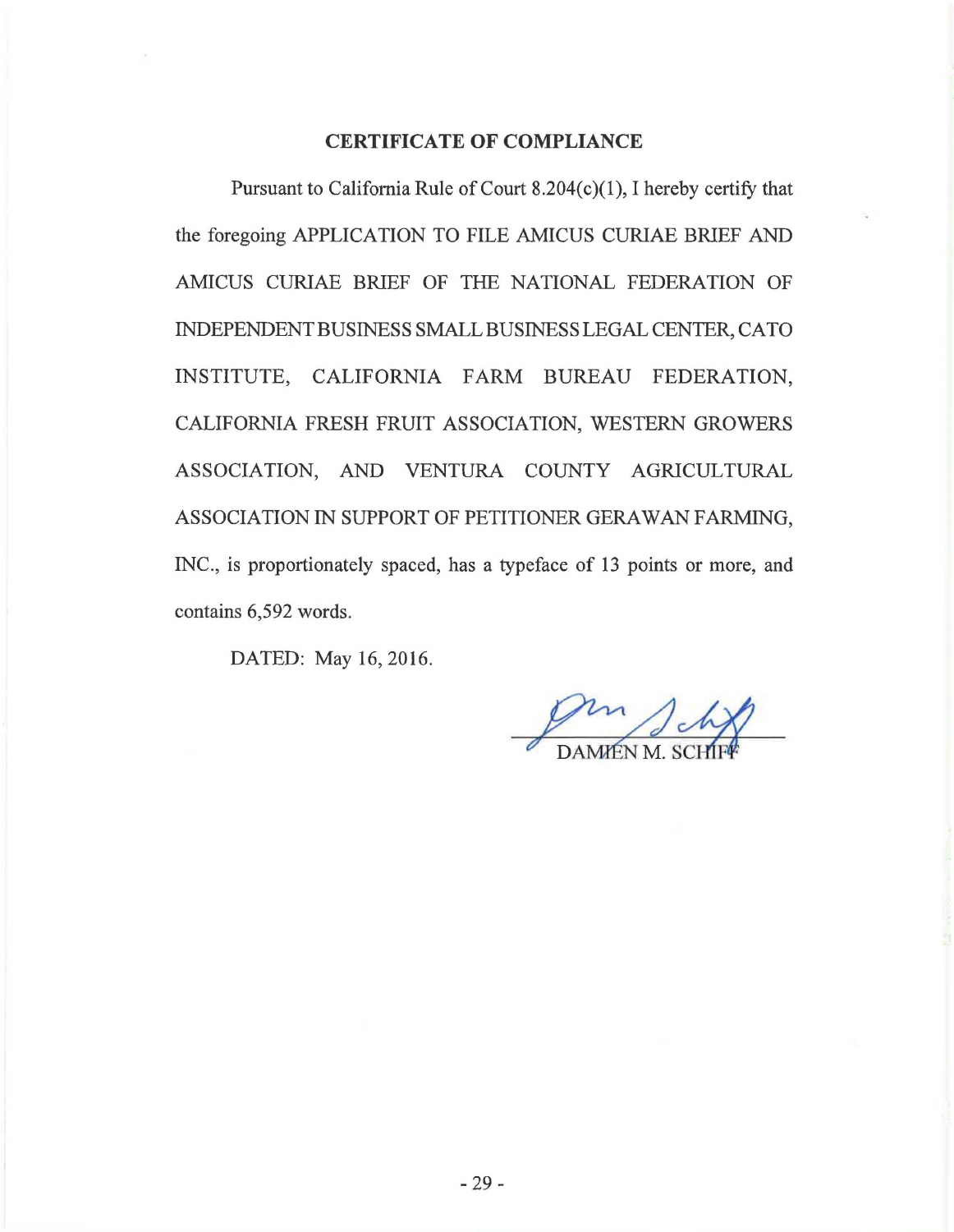#### **DECLARATION OF SERVICE BY MAIL**

I, Tawnda Elling, declare as follows:

I am a resident of the State of California, residing or employed in Sacramento, California.

I am over the age of 18 years and am not a party to the above-entitled action.

My business address is 930 G Street, Sacramento, California 95814.

On May 16, 2016, true copies of APPLICATION TO FILE AMICUS CURIAE BRIEF AND AMICUS CURIAE BRIEF OF THE NATIONAL FEDERATION OF INDEPENDENT BUSINESS SMALL BUSINESS LEGAL CENTER, CATO INSTITUTE, CALIFORNIA FARM BUREAU FEDERATION, CALIFORNIA FRESH FRUIT ASSOCIATION, WESTERN GROWERS ASSOCIATION, AND VENTURA COUNTY AGRICULTURAL ASSOCIATION IN SUPPORT OF PETITIONER GERAWAN FARMING, INC. were placed in envelopes addressed to:

David A. Schwarz Michael A. Behrens Irell & Manella LLP 1800 Avenue of the Stars, Suite 900 Los Angeles, CA 90067-4211

C. Russell Georgeson Georgeson, Belardineli and Noyes 7060 North Fresno Street, Suite 250 Fresno, CA 93720-2984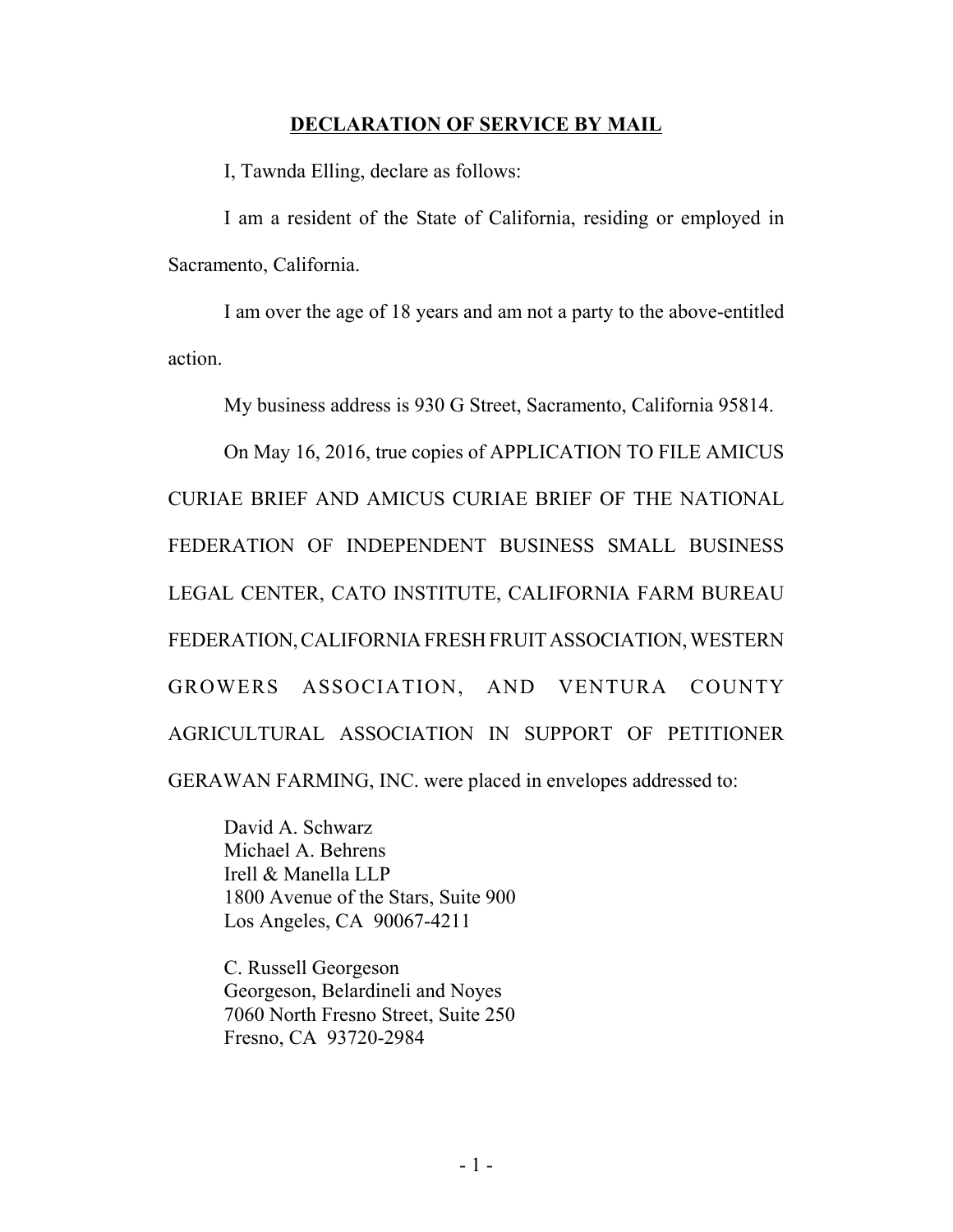Ronald H. Barsamian Barsamian Saqui and Moody 1141 West Shaw Avenue, Suite 104 Fresno, CA 93711

Jose A. Barbosa Agricultural Labor Relations Board 1325 J Street, Suite 1900 Sacramento, CA 95814

Benjamin M. Glickman Office of the Attorney General 1300 I Street, Suite 125 P.O. Box 944255 Sacramento, CA 94244-2550

Mario Martinez Thomas P. Lynch Martinez Aguilasocho & Lynch, APLC P.O. Box 11208 Bakersfield, CA 93389-1208

Scott A. Kronland Altshuler Berzon LLP 177 Post Street, Suite 300 San Francisco, CA 94108

Court Clerk Fresno County Superior Court 1130 O Street Fresno, CA 93721-2220

Court Clerk Fifth Appellate District 2424 Ventura Street Fresno, CA 93721

which envelopes, with postage thereon fully prepaid, were then sealed and deposited in a mailbox regularly maintained by the United States Postal Service in Sacramento, California.